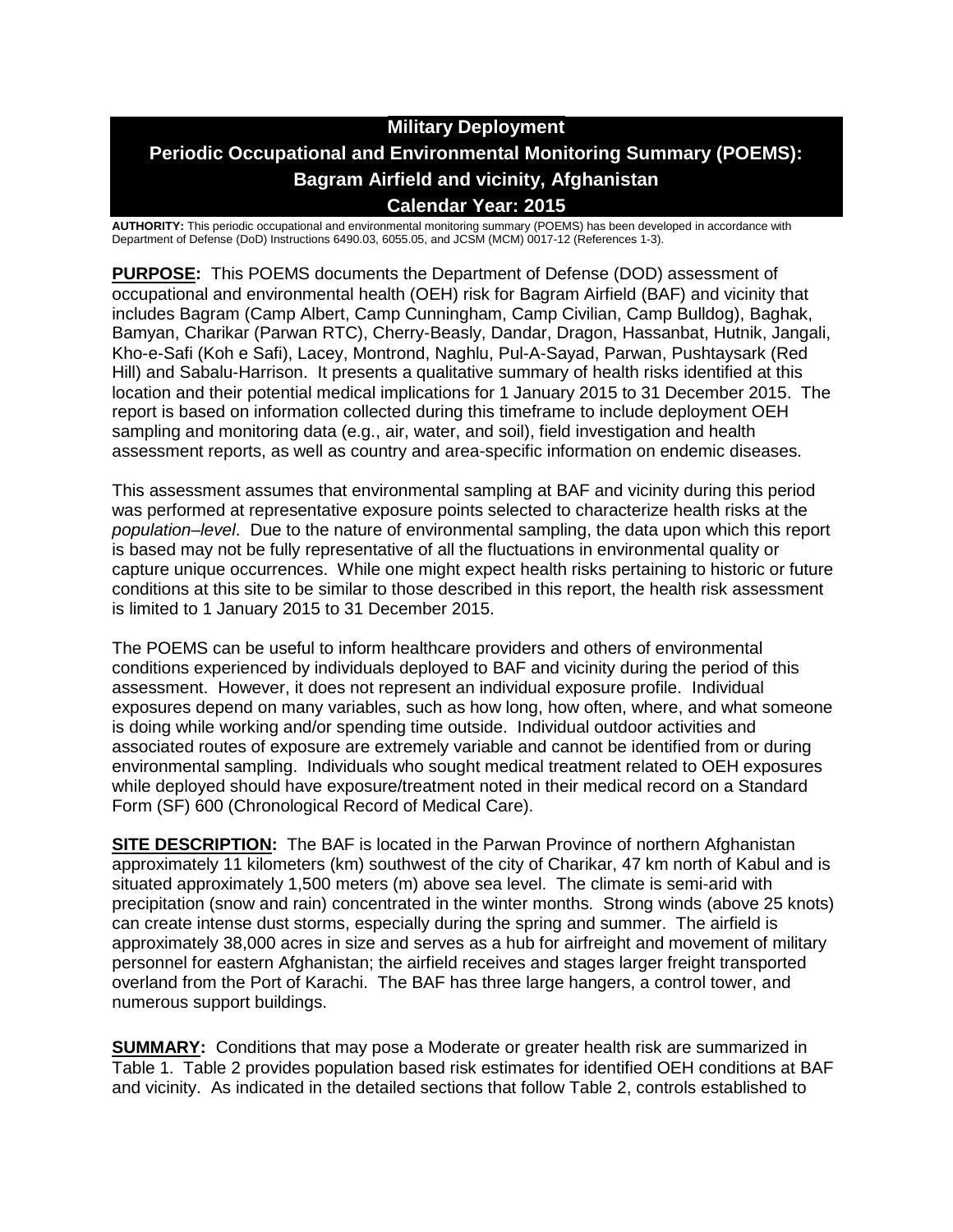reduce health risk were factored into this assessment. In some cases (e.g., ambient air), specific controls are noted but not routinely available/feasible.

#### **Table 1: Summary of Occupational and Environmental Conditions with MODERATE or Greater Health Risk**

#### *Short-term health risks & medical implications:*

The following hazards may be associated with potential acute health effects in some personnel during deployment at Bagram Airfield (BAF) and vicinity:

Food/waterborne diseases (e.g., bacterial diarrhea, hepatitis A, typhoid/paratyphoid fever, diarrhea-cholera, diarrheaprotozoal, brucellosis, hepatitis E); other endemic diseases (malaria, cutaneous leishmaniasis (acute), Crimean-Congo hemorrhagic fever, sandfly fever, scrub typhus(mite-borne), leptospirosis, Tuberculosis (TB), rabies, anthrax, Q fever); and heat stress. For food/waterborne diseases (e.g., bacterial diarrhea, hepatitis A, typhoid/paratyphoid fever, diarrhea-cholera, diarrhea-protozoal, brucellosis, hepatitis E), if ingesting local food and water, the health effects can temporarily incapacitate personnel (diarrhea) or result in prolonged illness (hepatitis A, typhoid/paratyphoid fever, brucellosis, hepatitis E). Risks from food/waterborne diseases may have been reduced with preventive medicine controls and mitigation, which includes hepatitis A and typhoid fever vaccinations and only drinking from approved water sources in accordance with standing U.S. Central Command (CENTCOM) policy. For other vector-borne endemic diseases (malaria, cutaneous leishmaniasis (acute), Crimean-Congo hemorrhagic fever, sandfly fever, scrub typhus (mite-borne), these diseases may constitute a significant risk due to exposure to biting vectors; risk reduced to 'Low' by proper wear of the treated uniform, application of repellent to exposed skin, bed net use, and appropriate chemoprophylaxis, as well as minimizing areas of standing water and other vector-breeding areas. For water contact diseases (leptospirosis), activities involving extensive contact with surface water increase risk. For respiratory diseases (i.e., TB), personnel in close-quarter conditions could have been at risk for person-to-person spread. Animal contact diseases (rabies, anthrax, Q fever), pose year-round risk. For heat stress, risk can be greater during months of June through August, and greater for susceptible persons including those older than 45, of low fitness level, unacclimatized, or with underlying medical conditions, and those under operational constraints (equipment, personal protective equipment (PPE), vehicles). Risks from heat stress may have been reduced with preventive medicine controls, work-rest cycles, proper hydration and nutrition, and mitigation. Mold was an issue in improperly constructed B-Huts on BAF starting in late 2013. There is a Defense Occupational and Environmental Health Readiness System (DOEHRS) Incident Report filed for this event. All residents were relocated by 1 February 2014 and remediation begun – see Section 10.8.

Air quality: For inhalable coarse particulate matter less than 10 micrometers in diameter (PM<sub>10</sub>) from environmental dust, the PM<sup>10</sup> overall short-term health risk was not evaluated due to insufficient data. For inhalable fine particulate matter less than 2.5 micrometers in diameter (PM2.5) from environmental dust, the PM2.5 overall short-term health risk was 'Low.' However, the entire Bagram Airfield (BAF) and vicinity area is an arid and dust-prone desert environment, also subject to vehicle traffic. Consequently, exposures to  $PM_{10}$  and  $PM_{2.5}$  may vary, as conditions may vary and may result in mild to more serious short-term health effects (e.g., eye, nose or throat and lung irritation) in some personnel while at this site, particularly exposures to high levels of dust such as during high winds or dust storms. For PM<sub>10</sub> and PM<sub>2.5</sub>, certain subgroups of the deployed forces (e.g., those with pre-existing asthma/cardio-pulmonary conditions) are at greatest risk of developing notable health effects. Although most short-term health effects from exposure to particulate matter should have resolved post-deployment, providers should be prepared to consider the relationship between deployment exposures and current complaints. Some individuals may have sought treatment for acute respiratory irritation while at BAF and vicinity. Personnel who reported with symptoms or required treatment while at site(s) with burn pit activity should have exposure and treatment noted in medical record (e.g., electronic medical record and/or on a Standard Form (SF) 600 (Chronological Record of Medical Care).

#### *Long-term health risks & medical implications:*

The following hazards may be associated with potential chronic health effects in some personnel during deployment at Bagram Airfield (BAF) and vicinity:

For continuous noise exposure, the long-term risk was 'Low to Moderate'; risk may have been reduced by appropriate hearing protection used by personnel in higher risk areas (around major sources of continuous noise such as flightline and landing zone, and power production (e.g., generators)). Mold was an issue in improperly constructed B-Huts on BAF starting in 2013. There is a DOEHRS Incident Report filed for this event. All residents were relocated by 1 February 2014 and remediation begun – see Section 10.8.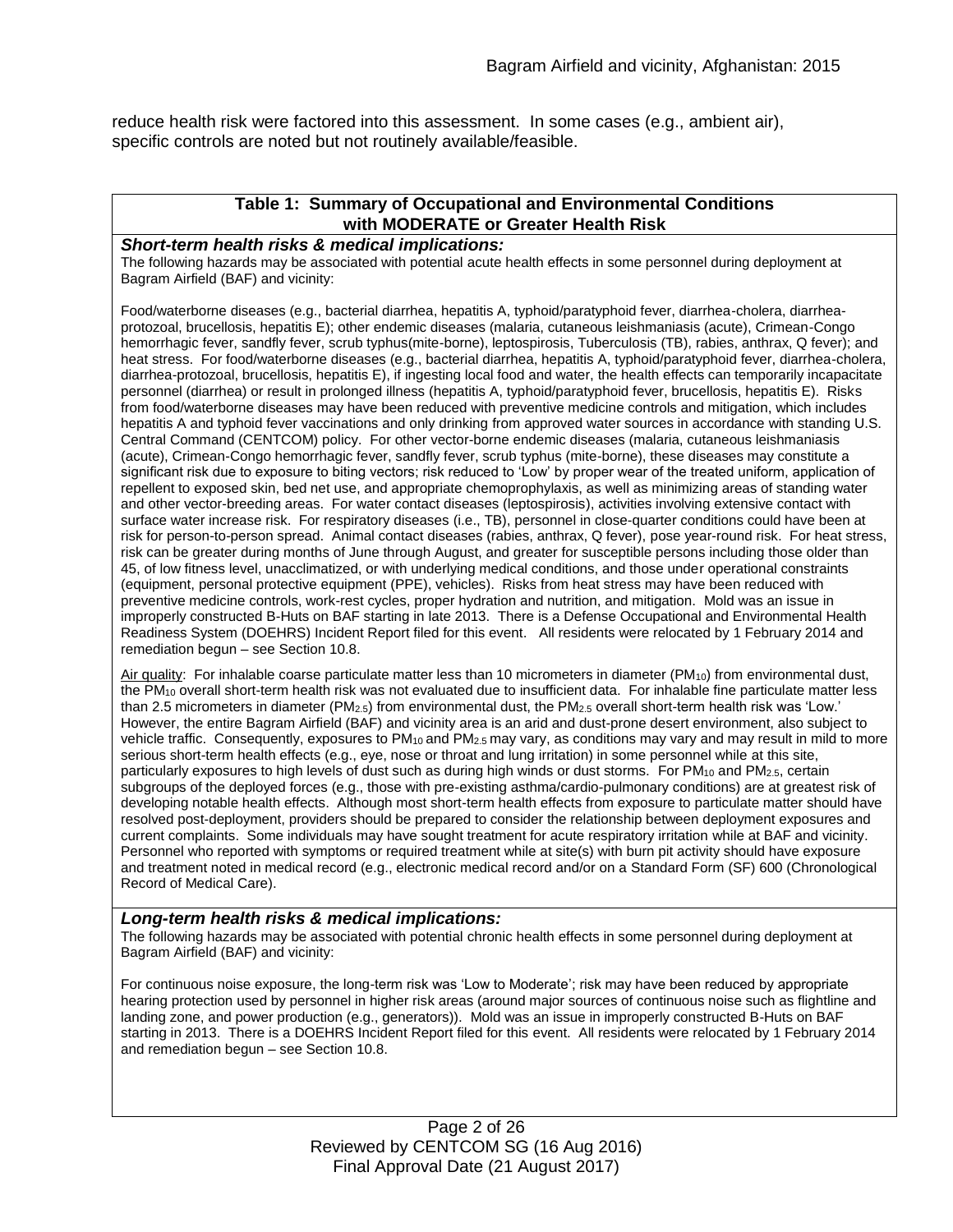#### *Long-term health risks & medical implications (continued):*

Air quality: For inhalable fine particulate matter less than 2.5 micrometers in diameter (PM2.5) from environmental dust, the overall long-term health risk was 'Low to Moderate'. Inhalable coarse particulate matter less than 10 micrometers in diameter (PM10) from environmental dust was not evaluated for long-term health risk due to no available health guidelines. However, the entire BAF and vicinity area is an arid and dust-prone desert environment, also subject to vehicle traffic, and conditions may have varied. For inhalational exposure to high levels of dust containing  $PM_{10}$  and  $PM_{2.5}$ , such as during high winds or dust storms, it is considered possible that some otherwise healthy personnel, who were exposed for a long-term period to dust and particulate matter, could develop certain health conditions (e.g., reduced lung function, cardiopulmonary disease). Personnel with a history of asthma or cardiopulmonary disease could potentially be more likely to develop such chronic health conditions. While the dust and particulate matter exposures are acknowledged, at this time there were no specific recommended, post-deployment medical surveillance evaluations or treatments. Providers should still consider overall individual health status (e.g., any underlying conditions/susceptibilities) and any potential unique individual exposures (such as burn pits/barrels, incinerators, occupational or specific personal dosimeter data) when assessing individual concerns. Certain individuals may need to be followed/evaluated for specific occupational exposures/injuries (e.g., annual audiograms as part of the medical surveillance for those enrolled in the Hearing Conservation Program; and personnel covered by Respiratory Protection Program and/or Hazardous Waste/Emergency Responders Medical Surveillance).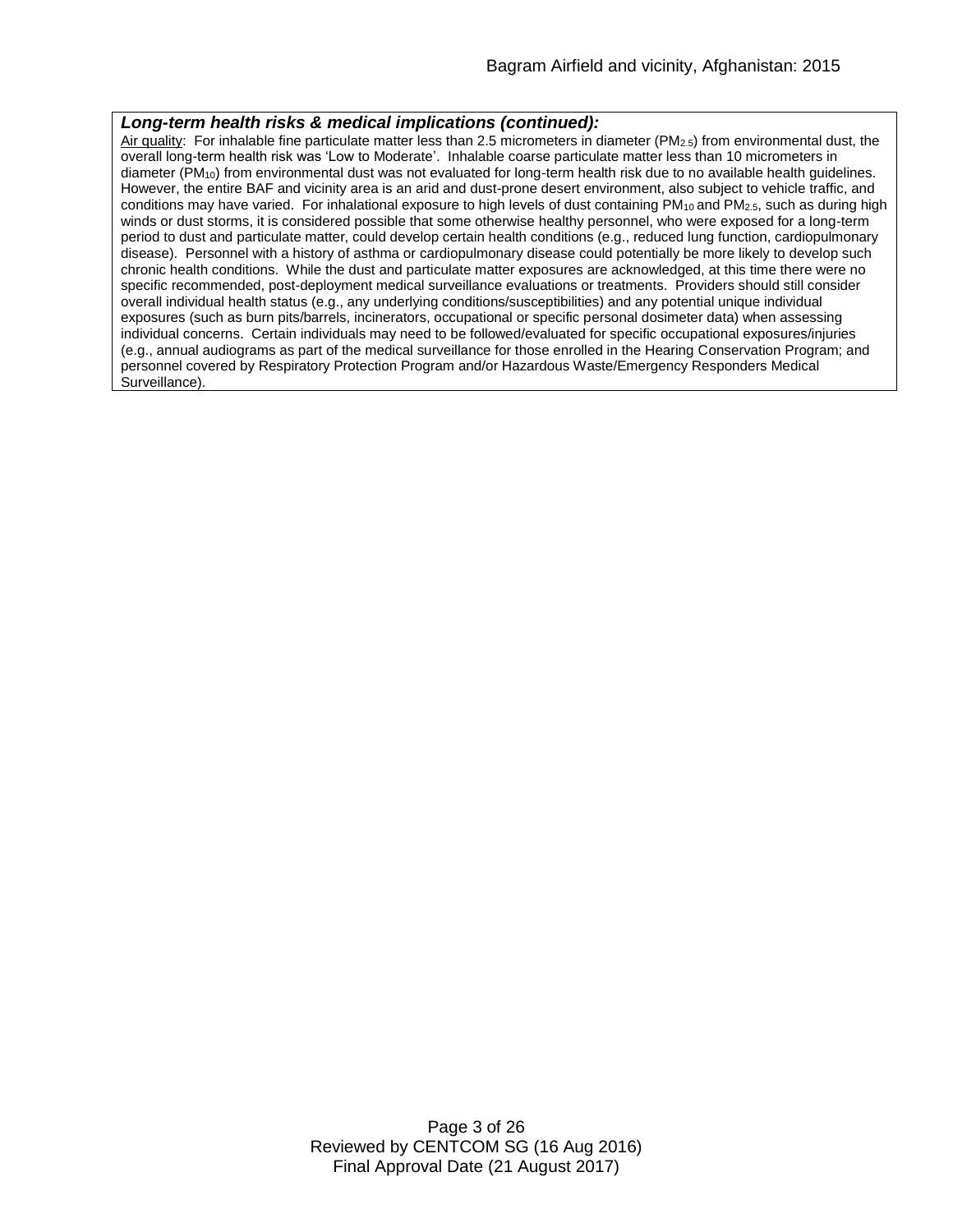| Source of<br><b>Identified Health</b><br>Risk <sup>3</sup>                        | Unmitigated Health Risk Estimate <sup>4</sup>                                                                                                                                                                                                                                                                                                                                                  | <b>Control Measures</b><br>Implemented                                                                                                                                                                          | <b>Residual Health Risk Estimate<sup>4</sup></b>                                                                                                                                                                                                                                                                   |
|-----------------------------------------------------------------------------------|------------------------------------------------------------------------------------------------------------------------------------------------------------------------------------------------------------------------------------------------------------------------------------------------------------------------------------------------------------------------------------------------|-----------------------------------------------------------------------------------------------------------------------------------------------------------------------------------------------------------------|--------------------------------------------------------------------------------------------------------------------------------------------------------------------------------------------------------------------------------------------------------------------------------------------------------------------|
| <b>AIR</b>                                                                        |                                                                                                                                                                                                                                                                                                                                                                                                |                                                                                                                                                                                                                 |                                                                                                                                                                                                                                                                                                                    |
| Particulate<br>matter less than<br>10 micrometers<br>in diameter<br>$(PM_{10})$   | Short-term: Insufficient data to<br>evaluate health risk. Daily levels vary;<br>acute health effects (e.g., upper<br>respiratory tract irritation) more<br>pronounced during peak days. More<br>serious effects are possible in<br>susceptible persons (e.g., those with<br>asthma/existing respiratory diseases).                                                                             | Limiting strenuous<br>physical activities when air<br>quality is especially poor;<br>and actions such as<br>closing tent flaps,<br>windows, and doors.                                                          | Short-term: Insufficient data to<br>evaluate health risk. Daily levels vary;<br>acute health effects (e.g., upper<br>respiratory tract irritation) more<br>pronounced during peak days. More<br>serious effects are possible in<br>susceptible persons (e.g., those with<br>asthma/existing respiratory diseases). |
|                                                                                   | Long-term: No health guidelines                                                                                                                                                                                                                                                                                                                                                                |                                                                                                                                                                                                                 | Long-term: No health guidelines                                                                                                                                                                                                                                                                                    |
| Particulate<br>matter less than<br>2.5 micrometers<br>in diameter<br>$(PM_{2.5})$ | Short-term: Low, a majority of the<br>time mild acute (short term) health<br>effects are anticipated; certain peak<br>levels may produce mild eye, nose, or<br>throat irritation in some personnel and<br>pre-existing health conditions (e.g.,<br>asthma, or cardiopulmonary diseases)<br>may be exacerbated.                                                                                 | Limiting strenuous<br>physical activities when air<br>quality is especially poor;<br>and actions such as<br>closing tent flaps,<br>windows, and doors.                                                          | Short-term: Low, a majority of the time<br>mild acute (short term) health effects<br>are anticipated; certain peak levels<br>may produce mild eye, nose, or throat<br>irritation in some personnel and pre-<br>existing health conditions (e.g.,<br>asthma, or cardiopulmonary diseases)<br>may be exacerbated.    |
|                                                                                   | Long-term: Low to Moderate. A small<br>percentage of personnel may be at<br>increased risk for developing chronic<br>conditions, particularly those more<br>susceptible to acute effects (e.g.,<br>those with asthma/pre-existing<br>respiratory diseases).                                                                                                                                    |                                                                                                                                                                                                                 | Long-term: Low to Moderate. A small<br>percentage of personnel may be at<br>increased risk for developing chronic<br>conditions, particularly those more<br>susceptible to acute effects (e.g.,<br>those with asthma/pre-existing<br>respiratory diseases).                                                        |
| <b>Military Unique</b>                                                            |                                                                                                                                                                                                                                                                                                                                                                                                |                                                                                                                                                                                                                 |                                                                                                                                                                                                                                                                                                                    |
| lonizing<br>Radiation                                                             | Short-term: None based on available<br>data.                                                                                                                                                                                                                                                                                                                                                   |                                                                                                                                                                                                                 | Short-term: None based on available<br>data.                                                                                                                                                                                                                                                                       |
|                                                                                   | Long-term: Low                                                                                                                                                                                                                                                                                                                                                                                 |                                                                                                                                                                                                                 | Long-term: Low                                                                                                                                                                                                                                                                                                     |
| <b>ENDEMIC</b><br><b>DISEASE</b>                                                  |                                                                                                                                                                                                                                                                                                                                                                                                |                                                                                                                                                                                                                 |                                                                                                                                                                                                                                                                                                                    |
| Food<br>borne/Waterborne<br>(e.g., diarrhea-<br>bacteriological)                  | Short-term: Variable; High (bacterial<br>diarrhea, hepatitis A, typhoid fever) to<br>Moderate (diarrhea-cholera, diarrhea-<br>protozoal, brucellosis, hepatitis E) to<br>Low (polio) if ingesting local<br>food/water, the health effects can<br>temporarily incapacitate personnel<br>(diarrhea) or result in prolonged illness<br>(hepatitis A, typhoid fever, hepatitis E,<br>brucellosis). | Preventive measures<br>include Hepatitis A and<br>typhoid fever vaccination<br>and consumption of food<br>and water only from<br>approved sources.                                                              | Short-term: Low to none                                                                                                                                                                                                                                                                                            |
|                                                                                   | Long-term: None identified                                                                                                                                                                                                                                                                                                                                                                     |                                                                                                                                                                                                                 | Long-term: No data available                                                                                                                                                                                                                                                                                       |
| Arthropod Vector<br><b>Borne</b>                                                  | Short-term: Variable; High for malaria,<br>Moderate for leishmaniasis -<br>cutaneous (acute), Crimean-Congo<br>hemorrhagic fever, sandfly fever,<br>typhus-miteborne; and Low for, the<br>plague and West Nile fever.                                                                                                                                                                          | Preventive measures<br>include proper wear of<br>treated uniform,<br>application of repellent to<br>exposed skin, bed net<br>use, minimizing areas of<br>standing water and<br>appropriate<br>chemoprophylaxis. | Short-term: Low                                                                                                                                                                                                                                                                                                    |
|                                                                                   | Long-term: Low for Leishmaniasis-<br>visceral infection.                                                                                                                                                                                                                                                                                                                                       |                                                                                                                                                                                                                 | Long-term: No data available                                                                                                                                                                                                                                                                                       |
| Water-Contact<br>(e.g., wading,<br>swimming)                                      | Short-term: Moderate for leptospirosis                                                                                                                                                                                                                                                                                                                                                         | Recreational swimming in<br>surface waters not likely in                                                                                                                                                        | Short-term: Low for leptospirosis.                                                                                                                                                                                                                                                                                 |
|                                                                                   | Long-term: No data available                                                                                                                                                                                                                                                                                                                                                                   |                                                                                                                                                                                                                 | Long-term : No data available                                                                                                                                                                                                                                                                                      |

**Table 2. Population-Based Health Risk Estimates – Bagram Airfield and vicinity1, 2**

Page 4 of 26 Reviewed by CENTCOM SG (16 Aug 2016) Final Approval Date (21 August 2017)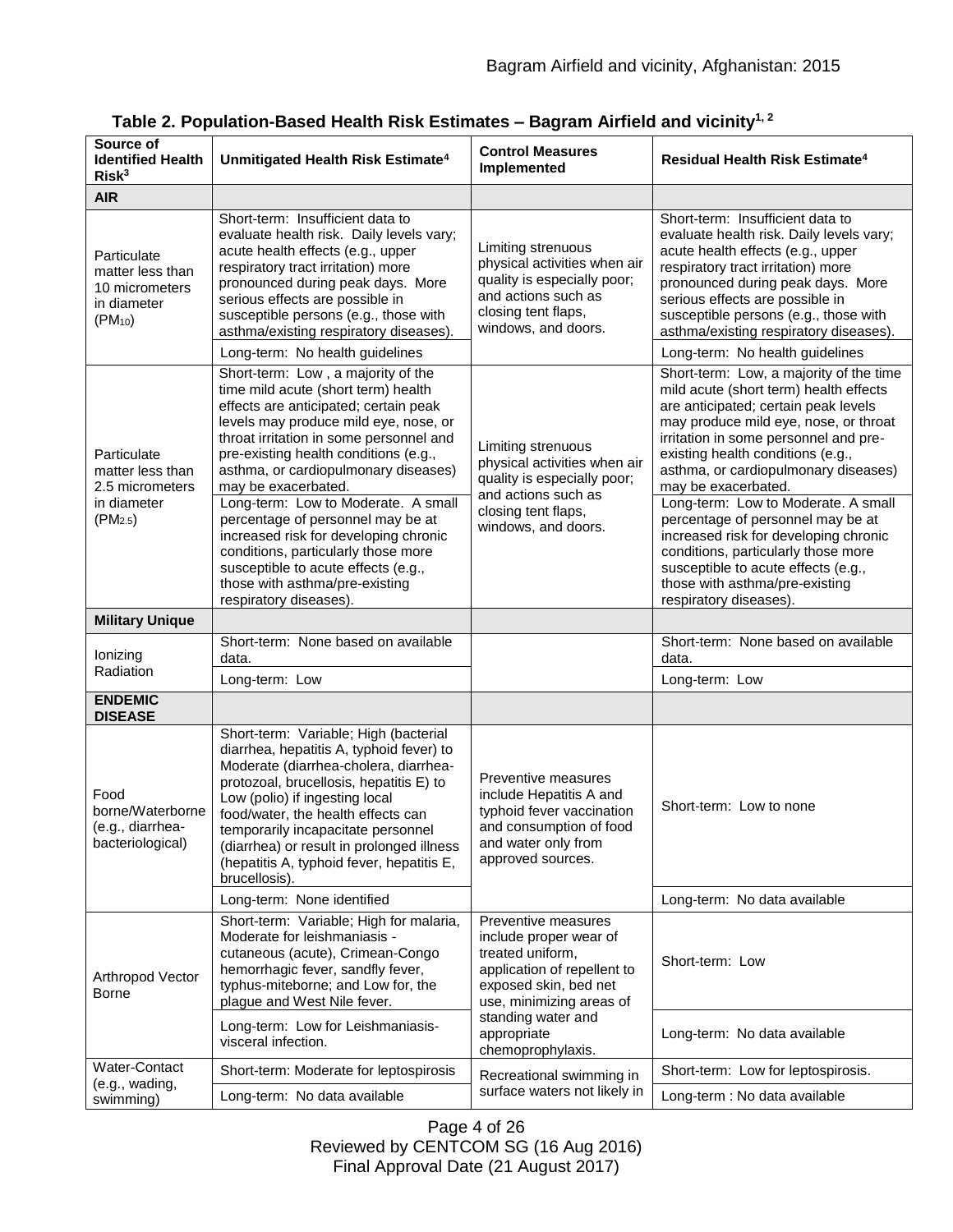| Source of<br><b>Identified Health</b><br>Risk <sup>3</sup> | Unmitigated Health Risk Estimate <sup>4</sup>                                                                                                                                                                                                     | <b>Control Measures</b><br>Implemented                                                                                                                                                                                                                                                                                                                          | Residual Health Risk Estimate <sup>4</sup>                                                                                                                                                                                                       |
|------------------------------------------------------------|---------------------------------------------------------------------------------------------------------------------------------------------------------------------------------------------------------------------------------------------------|-----------------------------------------------------------------------------------------------------------------------------------------------------------------------------------------------------------------------------------------------------------------------------------------------------------------------------------------------------------------|--------------------------------------------------------------------------------------------------------------------------------------------------------------------------------------------------------------------------------------------------|
|                                                            |                                                                                                                                                                                                                                                   | this area of Afghanistan<br>during this time period.                                                                                                                                                                                                                                                                                                            |                                                                                                                                                                                                                                                  |
| Respiratory                                                | Short-term: Variable; Moderate for<br>tuberculosis (TB) to Low for<br>meningococcal meningitis.                                                                                                                                                   | Providing adequate living<br>and workspace; medical<br>screening; vaccination.                                                                                                                                                                                                                                                                                  | Short-term: Low                                                                                                                                                                                                                                  |
|                                                            | Long-term: No data available                                                                                                                                                                                                                      |                                                                                                                                                                                                                                                                                                                                                                 | Long-term: No data available                                                                                                                                                                                                                     |
| <b>Animal Contact</b>                                      | Short-term: Variable; Moderate for<br>rabies, anthrax, Q-fever to Low for<br>avian influenza.                                                                                                                                                     | Prohibiting contact with,<br>adoption, or feeding of<br>feral animals IAW<br><b>CENTCOM General Order</b><br>(GO) 1B. Risks are further<br>reduced in the event of<br>assessed contact by<br>prompt post-exposure<br>rabies prophylaxis IAW<br>The Center for Disease<br>Control's (CDC) Advisory<br>Committee on<br><b>Immunization Practices</b><br>guidance. | Short-term: No data available                                                                                                                                                                                                                    |
|                                                            | Long-term: Low (Rabies)                                                                                                                                                                                                                           |                                                                                                                                                                                                                                                                                                                                                                 | Long-term: No data available                                                                                                                                                                                                                     |
| <b>VENOMOUS</b><br><b>ANIMAL/</b><br><b>INSECTS</b>        |                                                                                                                                                                                                                                                   |                                                                                                                                                                                                                                                                                                                                                                 |                                                                                                                                                                                                                                                  |
| Snakes,<br>scorpions, and<br>spiders                       | Short-term: Low; If encountered,<br>effects of venom vary with species<br>from mild localized swelling (e.g.,<br>widow spider) to potentially lethal<br>effects (e.g., Haly's Pit Viper).                                                         | Risk reduced by avoiding<br>contact, proper wear of<br>uniform (especially<br>footwear), and proper and<br>timely treatment.                                                                                                                                                                                                                                    | Short-term: Low; If encountered,<br>effects of venom vary with species<br>from mild localized swelling (e.g.,<br>widow spider) to potentially lethal<br>effects (e.g., Haly's Pit Viper).                                                        |
|                                                            | Long-term: No data available                                                                                                                                                                                                                      |                                                                                                                                                                                                                                                                                                                                                                 | Long-term: No data available                                                                                                                                                                                                                     |
| <b>HEAT/COLD</b><br><b>STRESS</b>                          |                                                                                                                                                                                                                                                   |                                                                                                                                                                                                                                                                                                                                                                 |                                                                                                                                                                                                                                                  |
| Heat                                                       | Short-term: Variable; Risk of heat<br>injury is High for June-August and Low<br>for all other months.                                                                                                                                             | Work-rest cycles, proper<br>hydration and nutrition,<br>and Wet-Bulb Globe<br>Temperature (WBGT)<br>monitoring.                                                                                                                                                                                                                                                 | Short-term: Variable; Risk of heat<br>injury in unacclimatized or susceptible<br>personnel is High for June-August and<br>Low for all other months.                                                                                              |
|                                                            | Long-term: Low, The long-term risk<br>was Low. However, the risk may be<br>greater to certain susceptible persons-<br>those older (i.e., greater than 45<br>years), in lesser physical shape, or<br>with underlying medical/health<br>conditions. |                                                                                                                                                                                                                                                                                                                                                                 | Long-term: Low, The long-term risk is<br>Low. However, the risk may be<br>greater to certain susceptible persons-<br>those older (i.e., greater than 45<br>years), in lesser physical shape, or<br>with underlying medical/health<br>conditions. |
| Cold                                                       | Short-term: Low risk of cold<br>stress/injury.                                                                                                                                                                                                    | Risks from cold stress<br>reduced with protective                                                                                                                                                                                                                                                                                                               | Short-term: Low risk of cold<br>stress/injury.                                                                                                                                                                                                   |
|                                                            | Long-term: Low; Long-term health<br>implications from cold injuries are rare<br>but can occur, especially from more<br>serious injuries such as frostbite.                                                                                        | measures such as use of<br>the buddy system, limiting<br>exposure during cold<br>weather, proper hydration<br>and nutrition, and proper<br>wear of issued protective<br>clothing.                                                                                                                                                                               | Long-term: Low; Long-term health<br>implications from cold injuries are rare<br>but can occur, especially from more<br>serious injuries such as frostbite.                                                                                       |
| <b>NOISE</b>                                               |                                                                                                                                                                                                                                                   |                                                                                                                                                                                                                                                                                                                                                                 |                                                                                                                                                                                                                                                  |
| Continuous                                                 | Short-term: Low                                                                                                                                                                                                                                   | Risk may have been<br>reduced by appropriate                                                                                                                                                                                                                                                                                                                    | Short-term: Low                                                                                                                                                                                                                                  |
| (Flightline, Power<br>Production)                          | Long-term: Low to Moderate                                                                                                                                                                                                                        | hearing protection used by<br>personnel in higher risk                                                                                                                                                                                                                                                                                                          | Long-term: Low to Moderate                                                                                                                                                                                                                       |

Page 5 of 26 Reviewed by CENTCOM SG (16 Aug 2016) Final Approval Date (21 August 2017)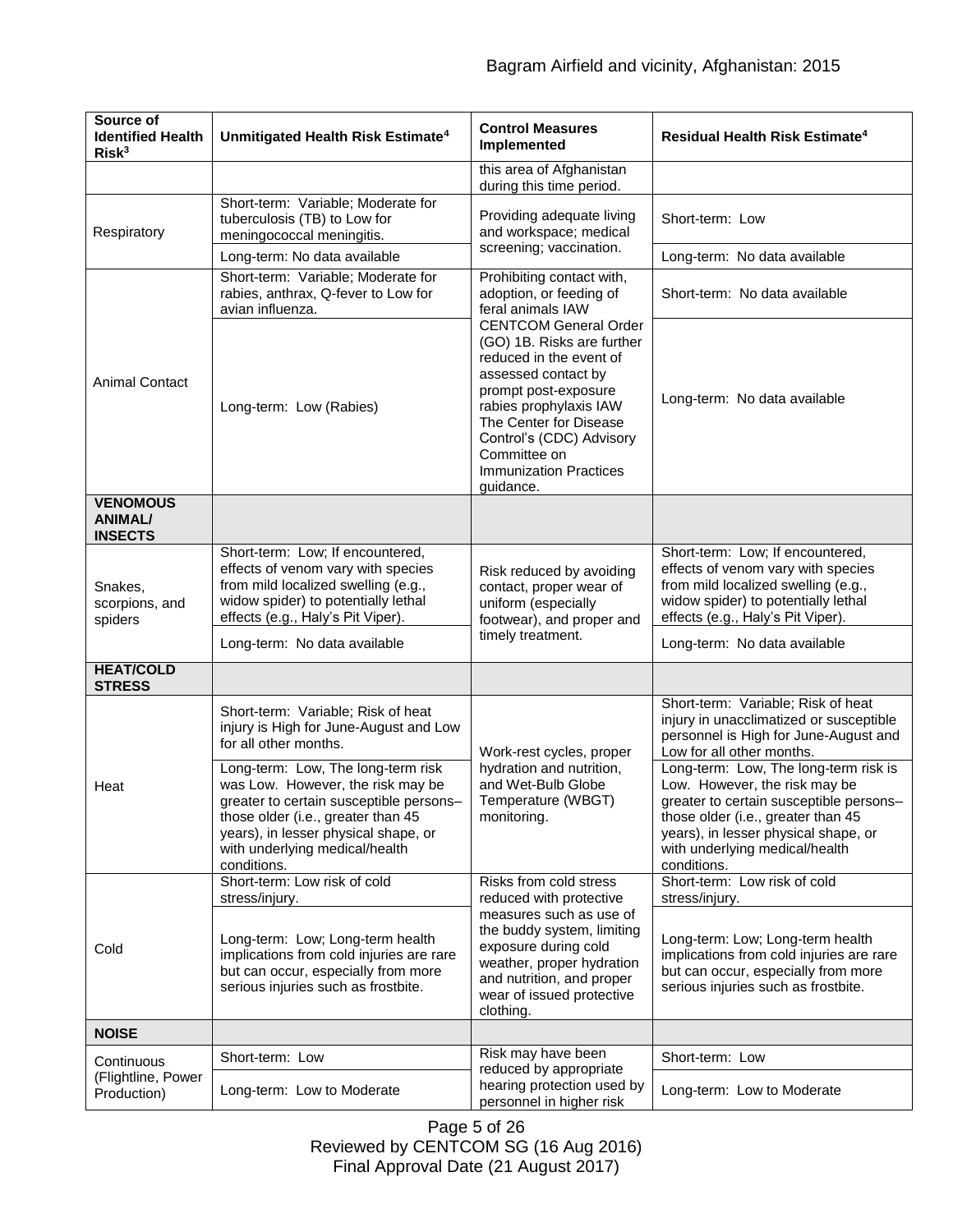| Source of<br><b>Identified Health</b><br>Risk <sup>3</sup> | Unmitigated Health Risk Estimate <sup>4</sup>                                                                                                                                                                                                                                                                                                                                                  | <b>Control Measures</b><br>Implemented                                                                                                        | Residual Health Risk Estimate <sup>4</sup>                                                                                                                                                                                                                                                                                                         |
|------------------------------------------------------------|------------------------------------------------------------------------------------------------------------------------------------------------------------------------------------------------------------------------------------------------------------------------------------------------------------------------------------------------------------------------------------------------|-----------------------------------------------------------------------------------------------------------------------------------------------|----------------------------------------------------------------------------------------------------------------------------------------------------------------------------------------------------------------------------------------------------------------------------------------------------------------------------------------------------|
|                                                            |                                                                                                                                                                                                                                                                                                                                                                                                | areas (around major<br>sources of continuous<br>noise such as flightline<br>and landing zone, and<br>power production (e.g.,<br>generators)). |                                                                                                                                                                                                                                                                                                                                                    |
| <b>Unique</b><br>Incidents/                                |                                                                                                                                                                                                                                                                                                                                                                                                |                                                                                                                                               |                                                                                                                                                                                                                                                                                                                                                    |
| Concerns                                                   |                                                                                                                                                                                                                                                                                                                                                                                                |                                                                                                                                               |                                                                                                                                                                                                                                                                                                                                                    |
| Mold                                                       | Mold was an issue in improperly<br>constructed B-Huts on BAF starting in<br>2013. There is a DOEHRS Incident<br>Report filed for this event (Report ID:<br>200676). All residents were relocated<br>by 1 February 2014 and remediation<br>begun. No further information on this<br>issue was available in the DOEHRS or<br>Military Exposure Surveillance Library<br>(MESL). See section 10.8. | Relocation and<br>remediation of residents                                                                                                    | Mold was an issue in improperly<br>constructed B-Huts on BAF starting in<br>2013. There is a DOEHRS Incident<br>Report filed for this event (Report ID:<br>200676). All residents were relocated<br>by 1 February 2014 and remediation<br>begun. No further information on this<br>issue was available in the DOEHRS or<br>MESL. See section 10.8. |

 $1$ This Summary Table provides a qualitative estimate of population-based short- and long-term health risks associated with the occupational environment conditions at Bagram Airfield and vicinity that includes Bagram (Camp Albert, Camp Cunningham, Camp Civilian, Camp Bulldog), Charikar (Parwan RTC), Cherry-Beasly, Dandar, Dragon, Kho-e-Safi (Koh e Safi), Lacey, Montrond, Pul-A-Sayad, Parwan, Pushtaysark (Red Hill), Sabalu-Harrison, Baghak, Bamyan, Hassanbat, Hutnik, Jangali and Naghlu.. It does not represent an individual exposure profile. Actual individual exposures and health effects depend on many variables. For example, while a chemical may have been present in the environment, if a person did not inhale, ingest, or contact a specific dose of the chemical for adequate duration and frequency, then there may have been no health risk. Alternatively, a person at a specific location may have experienced a unique exposure, which could result in a significant individual exposure. Any such person seeking medical care should have their specific exposure documented in an SF 600.

<sup>2</sup> This assessment is based on specific environmental sampling data and reports obtained from 1 January 2015 to 31 December 2015. Sampling locations are assumed to be representative of exposure points for the camp population but may not reflect all the fluctuations in environmental quality or capture unique exposure incidents.

<sup>3</sup>This Summary Table is organized by major categories of identified sources of health risk. It only lists those sub-categories specifically identified and addressed at Bagram Airfield and vicinity. The health risks are presented as Low, Moderate, High or Extremely High for both acute and chronic health effects. The health risk level is based on an assessment of both the potential severity of the health effects that could be caused and probability of the exposure that would produce such health effects. Details can be obtained from the U.S. Army Public Health Center (APHC. Where applicable, "None Identified" is used when though a potential exposure is identified, and no health risks of either a specific acute or chronic health effects are determined. More detailed descriptions of OEH exposures that are evaluated but determined to pose no health risk are discussed in the following sections of this report.

4Health risks in this Summary Table are based on quantitative surveillance thresholds (e.g., endemic disease rates; host/vector/pathogen surveillance) or screening levels, e.g., Military Exposure Guidelines (MEGs) for chemicals*.* Some previous assessment reports may provide slightly inconsistent health risk estimates because quantitative criteria such as MEGs may have changed since the samples were originally evaluated and/or because this assessment makes use of all historic site data while previous reports may have only been based on a select few samples.

> Page 6 of 26 Reviewed by CENTCOM SG (16 Aug 2016) Final Approval Date (21 August 2017)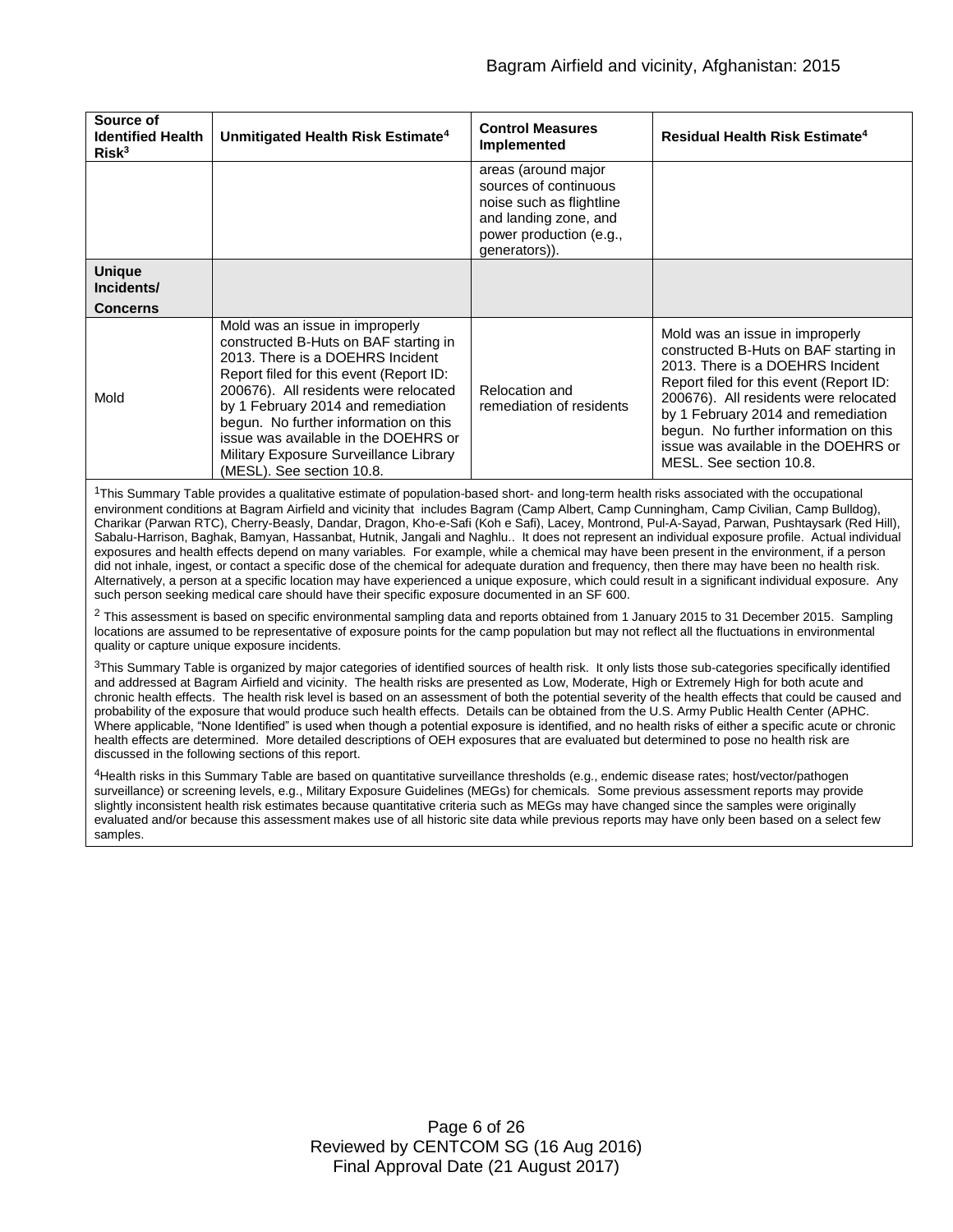## **1 Discussion of Health Risks at Bagram Airfield and Vicinity, Afghanistan by Source**

The following sections provide additional information about the OEH conditions summarized above. All risk assessments were performed using the methodology described in the U.S. Army Public Health Command Technical Guide 230 (*Environmental Health Risk Assessment and Chemical Exposure Guidelines for Deployed Military Personnel*) (Reference 4). All OEH risk estimates represent residual risk after accounting for preventive controls in place. Occupational exposures and exposures to endemic diseases are greatly reduced by preventive measures. For environmental exposures related to airborne dust, there are limited preventive measures available, and available measures have little efficacy in reducing exposure to ambient conditions.

# **2 Air**

## 2.1 Site-specific sources identified

Vehicle emissions are considered a major contributor to air pollution in the nearby city of Charikar, which has a population of over 75,000 people. According to the Afghan National Environmental Protection Agency, most of these vehicles are over 10 years old and generally use substandard fuels. Some of the more common industries (e.g., brick factories) burn tire rubber, plastic waste, and other combustibles as cheap energy sources. Additionally, rationed power exacerbates the situation as it forces people to use more polluting fuel sources such as wood, coal, and heating oil for cooking and heating.

Additional emissions from military operations included power generators, vehicular traffic, a medical waste incinerator, waste burning (burn pit and air curtain incinerators), and other local sources contributed to the ambient environment at these locations.

Inhalational exposure to high levels of dust and particulate matter, such as during high winds or dust storms may result in mild to more serious short-term health effects (e.g., eye, nose or throat and lung irritation) in some personnel. Additionally, certain subgroups of the deployed forces (e.g., those with pre-existing asthma/cardio pulmonary conditions) are at greatest risk of developing notable health effects. The air pollution exposure risks assessed in this POEMS focuses on ambient exposures, and exposures near fuel sources (e.g., petroleum distribution points and storage) as indicated through sampling records.

Air sample data were only available for BAF; no other base camps near Bagram were sampled. The geographic features along with the relatively consistent land-use practices (agriculture, industrial, residential, etc.) facilitate treating the vicinity as one air shed. Therefore, the air sampling results collected from BAF are considered similar to the expected air quality at the other base camps in the vicinity.

## 2.2 Particulate matter

Particulate matter (PM) is a complex mixture of extremely small particles suspended in the air. The PM includes solid particles and liquid droplets emitted directly into the air by sources such as power plants, motor vehicles, aircraft, generators, construction activities, fires, and natural windblown dust. The PM can include sand, soil, metals, volatile organic compounds (VOC), allergens, and other compounds such as nitrates or sulfates that are formed by condensation or

> Page 7 of 26 Reviewed by CENTCOM SG (16 Aug 2016) Final Approval Date (21 August 2017)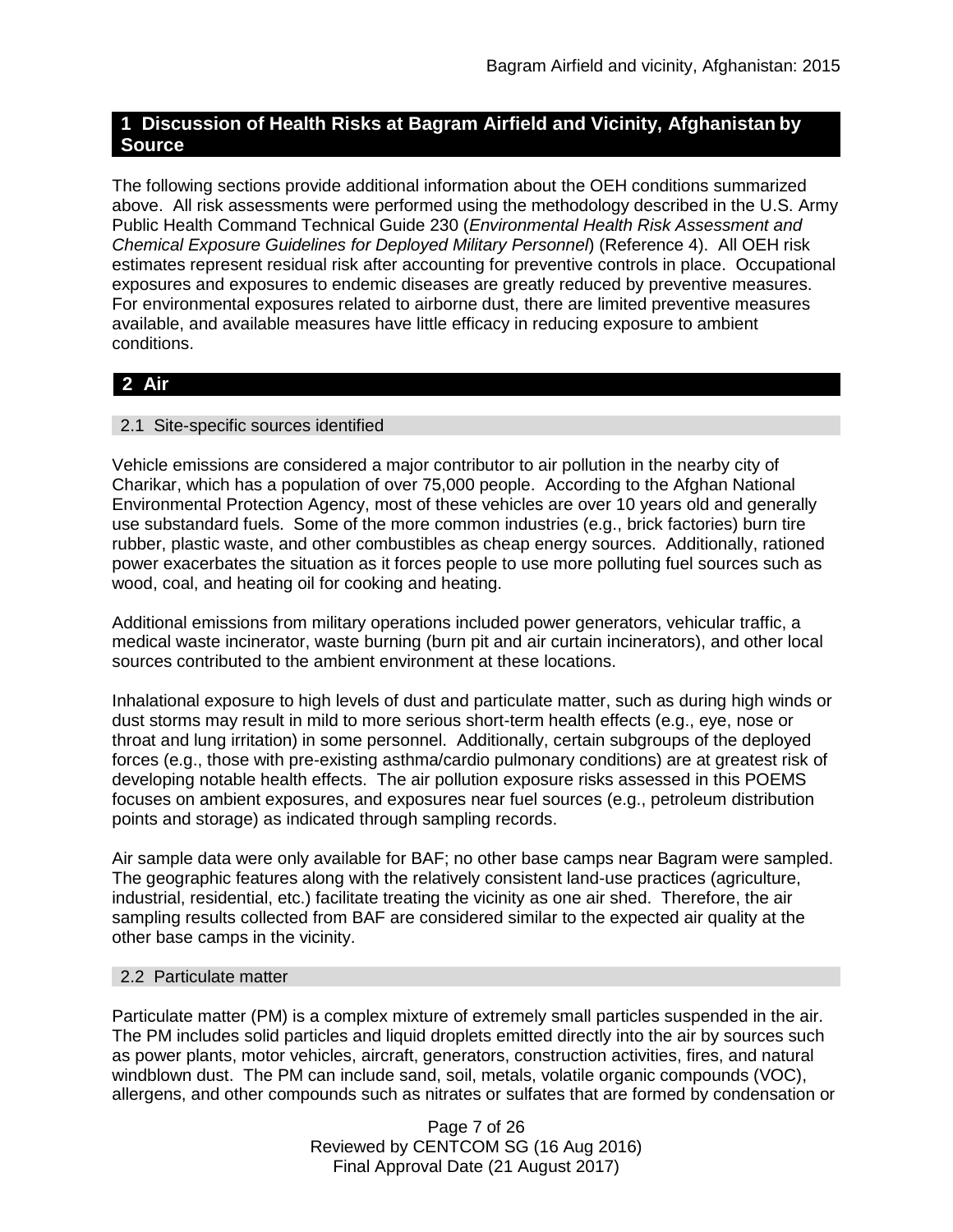transformation of combustion exhaust. The PM composition and particle size vary considerably depending on the source. Generally, PM of health concern is divided into two fractions:  $PM_{10}$ , which includes coarse particles with a diameter of 10 micrometers or less, and fine particles less than 2.5 micrometers ( $PM_{2.5}$ ), which can reach the deepest regions of the lungs when inhaled. Exposure to excessive PM is linked to a variety of potential health effects.

### 2.3 Particulate matter, less than 10 micrometers (PM $_{10}$ )

## 2.3.1 Exposure Guidelines:

Short-term (24-hour) PM<sub>10</sub> (micrograms per cubic meter,  $(\mu g/m^3)$ ):

- Negligible MEG =  $250$   $\bullet$  Not defined and not available.
- Long-term  $PM_{10}$  MEG ( $\mu$ g/m<sup>3</sup>):
- 
- Marginal MEG  $= 420$
- Critical MEG =  $600$

2.3.2 Sample data/Notes:

No samples were provided for analysis.

2.3.3 Short-term health risks:

**Not Evaluated**- No data available to analyze.

2.3.4 Long-term health risk:

**Not Evaluated-no available health guidelines**. The U.S. Environmental Protection Agency (EPA) has retracted its long-term standard (national ambient air quality standards, NAAQS) for  $PM_{10}$  due to an inability to clearly link chronic health effects with chronic  $PM_{10}$  exposure levels.

2.4 Particulate Matter, less than 2.5 micrometers ( $PM<sub>2.5</sub>$ )

2.4.1 Exposure Guidelines:

Short-term (24-hour)  $PM<sub>2.5</sub>$  ( $\mu$ g/m<sup>3</sup>):

- 
- 
- $\bullet$  Critical MEG = 500

2.4.2 Sample data/Notes:

): Long-term (1year)  $PM_{2.5}$  MEGs ( $\mu$ g/m<sup>3</sup>):

- Negligible MEG =  $65$  Negligible MEG =  $15$
- Marginal MEG = 250 Marginal MEG = 65

Bagram airfield and vicinity: A total of 29 valid  $PM<sub>2.5</sub>$  air samples were collected at BAF from 15 January 2015 to 17 September 2015. The range of 24-hour  $PM_{2.5}$  concentrations was 22 μg/m<sup>3</sup> – 88 μg/m<sup>3</sup> with an overall average concentration of 40 μg/m<sup>3</sup>.

2.4.3 Short-term health risks:

**Low:** The short-term PM<sub>2.5</sub> health risk assessment is Low based on peak PM<sub>2.5</sub> sample concentrations in 2015, and the likelihood of exposure at these hazard severity levels. Average sample concentrations in 2015 were below 24-hour MEGs. A Low health risk assessment is

> Page 8 of 26 Reviewed by CENTCOM SG (16 Aug 2016) Final Approval Date (21 August 2017)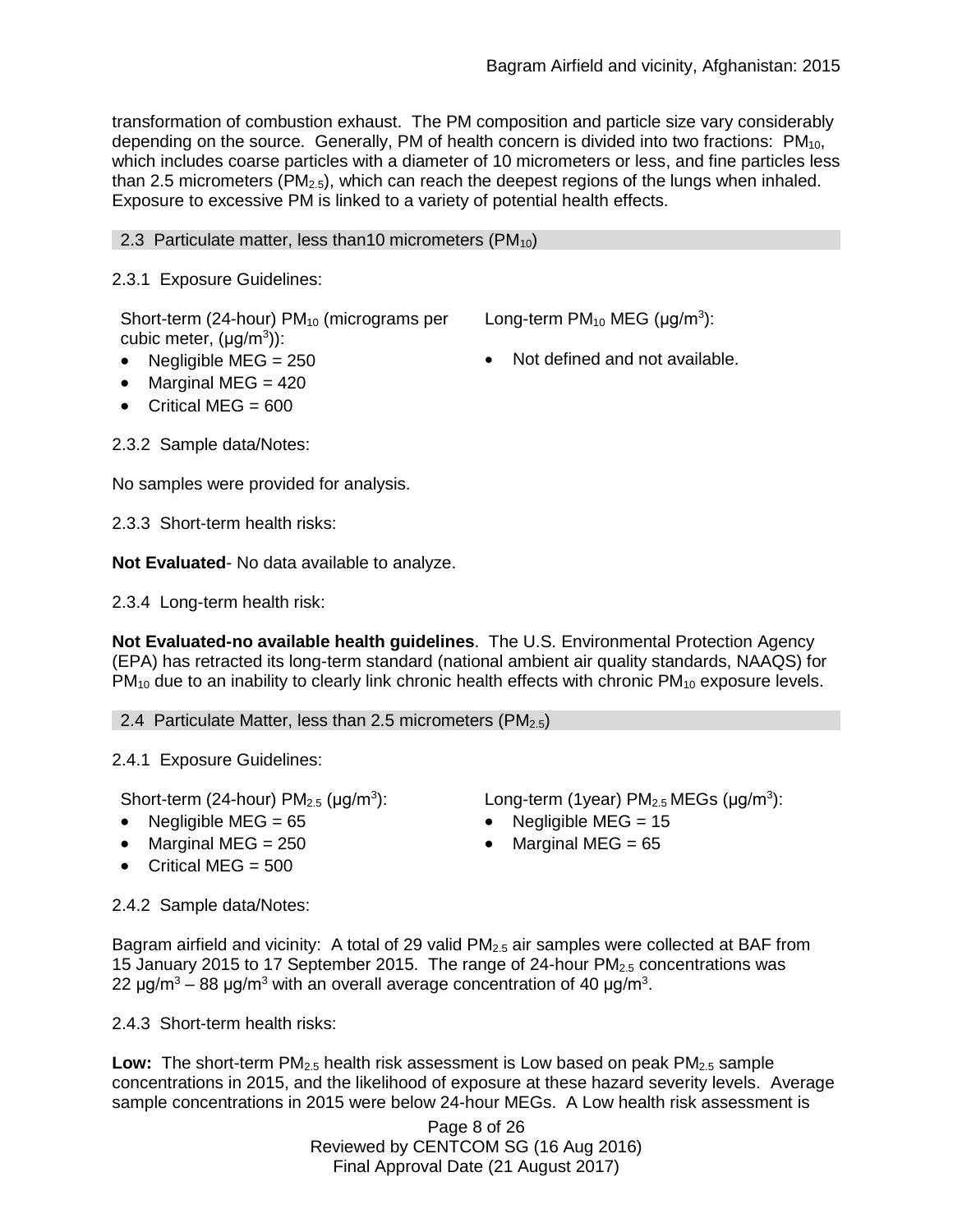expected to have little to no impact on accomplishing the mission (Reference 4, Table 3-2). Confidence in the short-term PM2.5 health risk assessment was medium (Reference 4, Table 3-6).

For the highest observed  $PM<sub>2.5</sub>$  exposure, the hazard severity was negligible. During peak exposures at the negligible hazard severity level, a few personnel may experience notable mild eye, nose, or throat irritation; most personnel will experience only mild effects. Service members with pre-existing health conditions (e.g., asthma, or cardiopulmonary diseases) may have experienced an exacerbation of their conditions (Reference 4, Table 3-11).

## 2.4.4 Long-term health risks:

Low: The long-term health risk assessment is Low based on average PM<sub>2.5</sub> concentration, and the likelihood of exposure at this hazard severity level. A Low health risk level suggests that long-term exposure to  $PM_{2.5}$  is expected to have no specific medical actions required. Documentation of environmental data in the designated DOD archive is anticipated (Reference 4. Table 3-3). Confidence in the long-term  $PM<sub>2.5</sub>$  health risk assessment is medium (Reference 4, Table 3-6).

The hazard severity was negligible (15  $\mu$ g/m<sup>3</sup> – 65  $\mu$ g/m<sup>3</sup>) for average PM<sub>2.5</sub> sample concentrations (40 μg/m3) in 2015. The results suggest that with repeated exposures above the negligible severity threshold, a small percentage of personnel may have increased risk for developing chronic conditions, such as reduced lung function or exacerbated chronic bronchitis, chronic obstructive pulmonary disease (COPD), asthma, atherosclerosis, or other cardiopulmonary diseases. Those with a history of asthma or cardiopulmonary disease are considered to be at particular risk. Exposures below this are not expected to result in development of chronic health conditions in generally healthy troops (Reference 4, Table 3-12).

## 2.5 Airborne Metals

2.5.1 Sample data/Notes:

A total of 29 valid PM2.5 airborne metal samples were collected at Bagram airfield from 15 January 2015 to 17 September 2015.

2.5.2 Short and Long-term health risks:

**None identified based on the available sampling data.** No parameters exceeded 1-year Negligible MEGs.

## 2.6 Volatile Organic Compounds (VOCs)

2.6.1 Sample data/Notes:

No samples were provided for analysis.

2.6.2 Short and long-term health risks:

**Not Evaluated**- No data available to analyze.

Page 9 of 26 Reviewed by CENTCOM SG (16 Aug 2016) Final Approval Date (21 August 2017)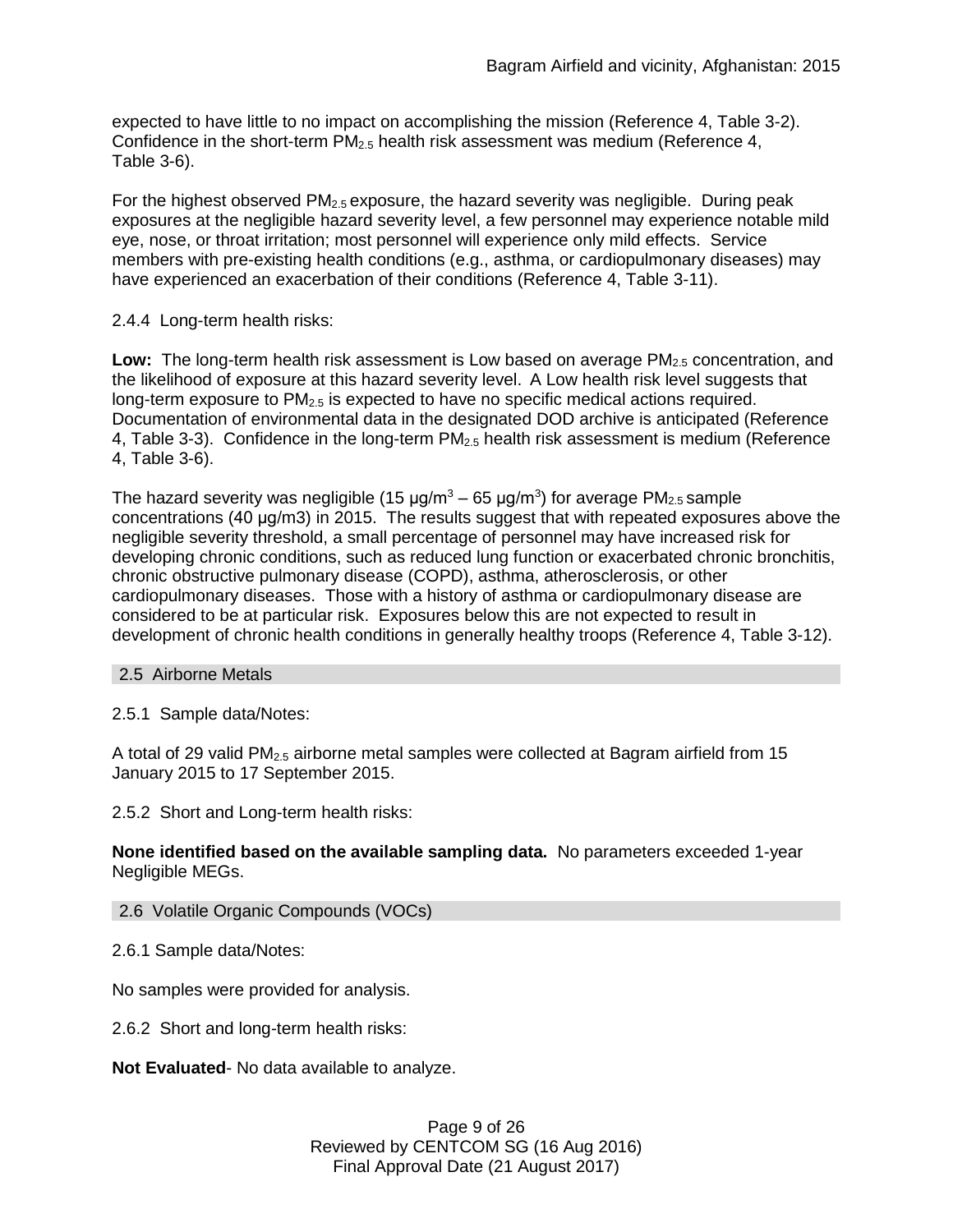## **3 Soil**

- 3.1 Site-Specific Sources Identified
- 3.1.1 Sample data/Notes:

No samples were provided for analysis.

3.1.2 Short-term health risk:

**Not an identified source of health risk**. Currently, sampling data for soil are not evaluated for short-term (acute) health risks**.**

3.1.3 Long-term health risk:

**Not Evaluated**- No data available to analyze**.**

## **4 Water**

In order to assess the health risk to U.S. personnel from exposure to water in theater, the APHC identified the most probable exposure pathways. These are based on the administrative information provided on the field data sheets submitted with the samples taken over the time period being evaluated. Based on the information provided from the field, all untreated water samples were associated with source water for treatment or vehicle wash water and no exposure pathways were associated with those samples. Therefore, untreated samples are not assessed as potential health hazards. It is assumed that 100% of all U.S. personnel at BAF and vicinity will be directly exposed to reverse osmosis water purification unit (ROWPU)-treated and disinfected fresh nonpotable bulk water, since this classification of water is primarily used for personal hygiene, showering, cooking, and for use at vehicle wash racks. Field data sheets indicate that bottled water is the only approved source of drinking water.

4.1 Drinking Water: Bottled or Packaged Water

4.1.1 Site-Specific Sources Identified

4.1.2 Sample data/Notes:

No samples were provided for analysis.

4.1.3 Short and Long-term health risk:

#### **Not Evaluated- No data available to analyze.**

### 4.2 NonDrinking Water: ROWPU Treated/Disinfected

4.2.1 Site-Specific Sources Identified:

Although the primary route of exposure for most microorganisms is ingestion of contaminated water, dermal exposure to some microorganisms, chemicals, and biologicals may also cause adverse health effects. Complete exposure pathways would include drinking, brushing teeth,

> Page 10 of 26 Reviewed by CENTCOM SG (16 Aug 2016) Final Approval Date (21 August 2017)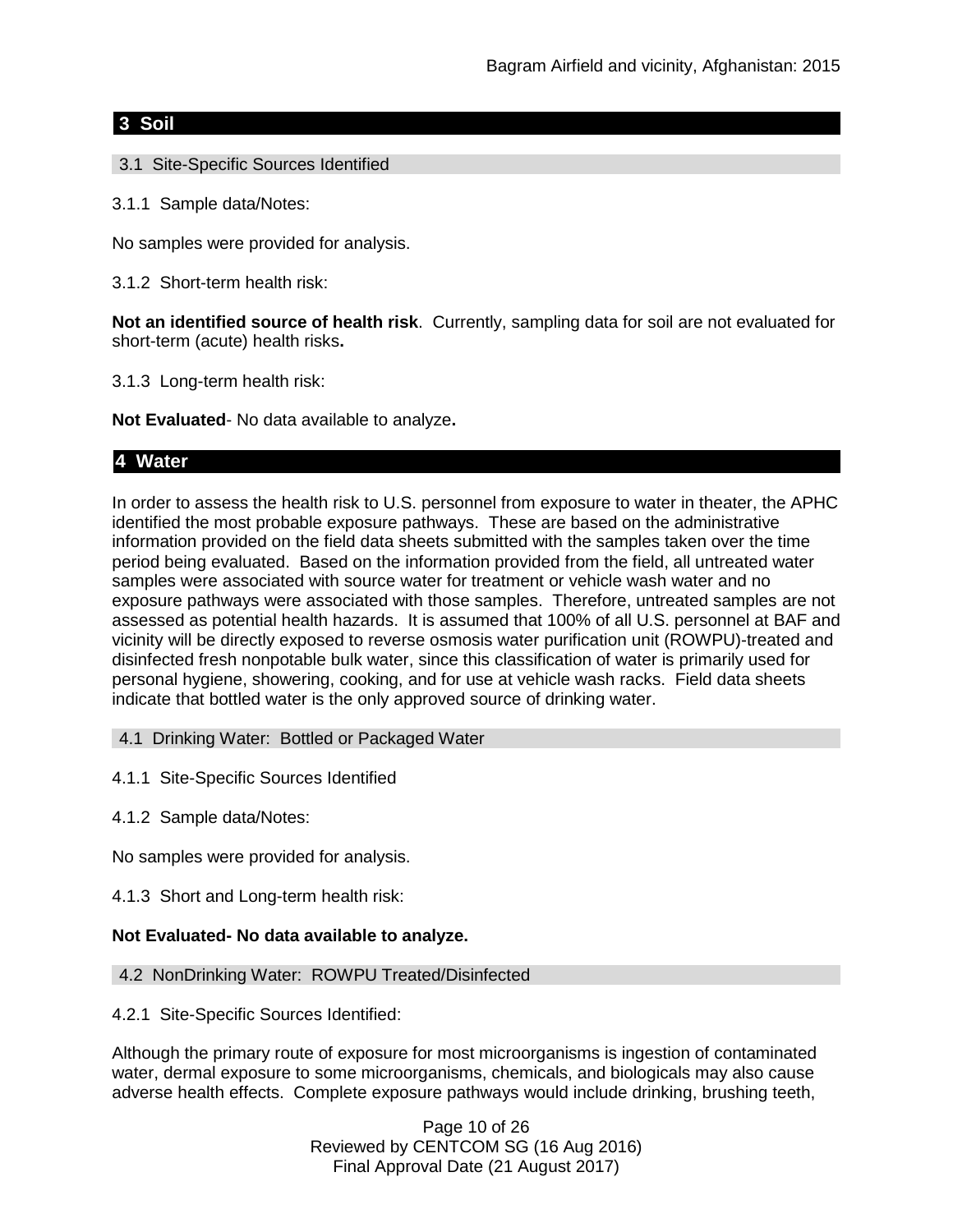personal hygiene, cooking, providing medical and dental care using a contaminated water supply or during dermal contact at vehicle or aircraft wash racks.

4.2.2 Sample data/Notes:

To assess the potential for adverse health effects to troops the following assumptions were made about dose and duration: all U.S. personnel at this location were expected to remain at this site for approximately 1 year. A conservative (protective) assumption is that personnel routinely consumed less than 5 L/day of non-drinking water for up to 365 days (1-year). It is further assumed that control measures and/or PPE were not used. A total of two disinfected bulk water (non-drinking) samples from BAF were evaluated for this health risk assessment. No chemicals were detected at levels above the short or long-term MEGs.

### 4.2.3 Short-term health risks:

**None identified based on available sample data.** All parameters were below Negligible MEGs; however, only two samples were available.

## **5 Military Unique**

## 5.1 Chemical Biological, Radiological Nuclear [CBRN] Weapons

No specific hazard sources were documented in DOEHRS or the MESL from 1 January 2015 to 31 December 2015 (References 1 and 5).

#### 5.2 Depleted Uranium (DU)

No specific hazard sources were documented in the DOEHRS or MESL from 1 January 2015 to 31 December 2015 (References 1 and 5).

#### 5.3 Ionizing Radiation

Medical and dental radiography are utilized at Craig Joint Theater Hospital. Radiology personnel are enrolled in the thermoluminescent dosimetry program. Permitted radioactive materials and generally licensed devices are used in chemical, biological, radiological, nuclear, and high-yield explosives [CBRNE] detection equipment, moisture density gauges and targeting pods.

Backscatter x-ray systems and mobile vehicle and cargo systems (MVACIS) are used for screening personnel and/or vehicles at the installation Entry Control Points (ECPs). Two separate systems are in use, one for pedestrians and one for vehicles. The MVACIS use a Cobalt 60 source that emits a gamma beam to scan vehicles passing through ECPs. MVACIS are believed to be in use at the other ECPs on BAF to include the entryway into Sabalu-Harrison.

Rapiscan Secure 1000 is a walk-up system used for screening personnel (pedestrians) entering the base. All non-U.S. personnel entering the installation are screened using the Rapiscan.

> Page 11 of 26 Reviewed by CENTCOM SG (16 Aug 2016) Final Approval Date (21 August 2017)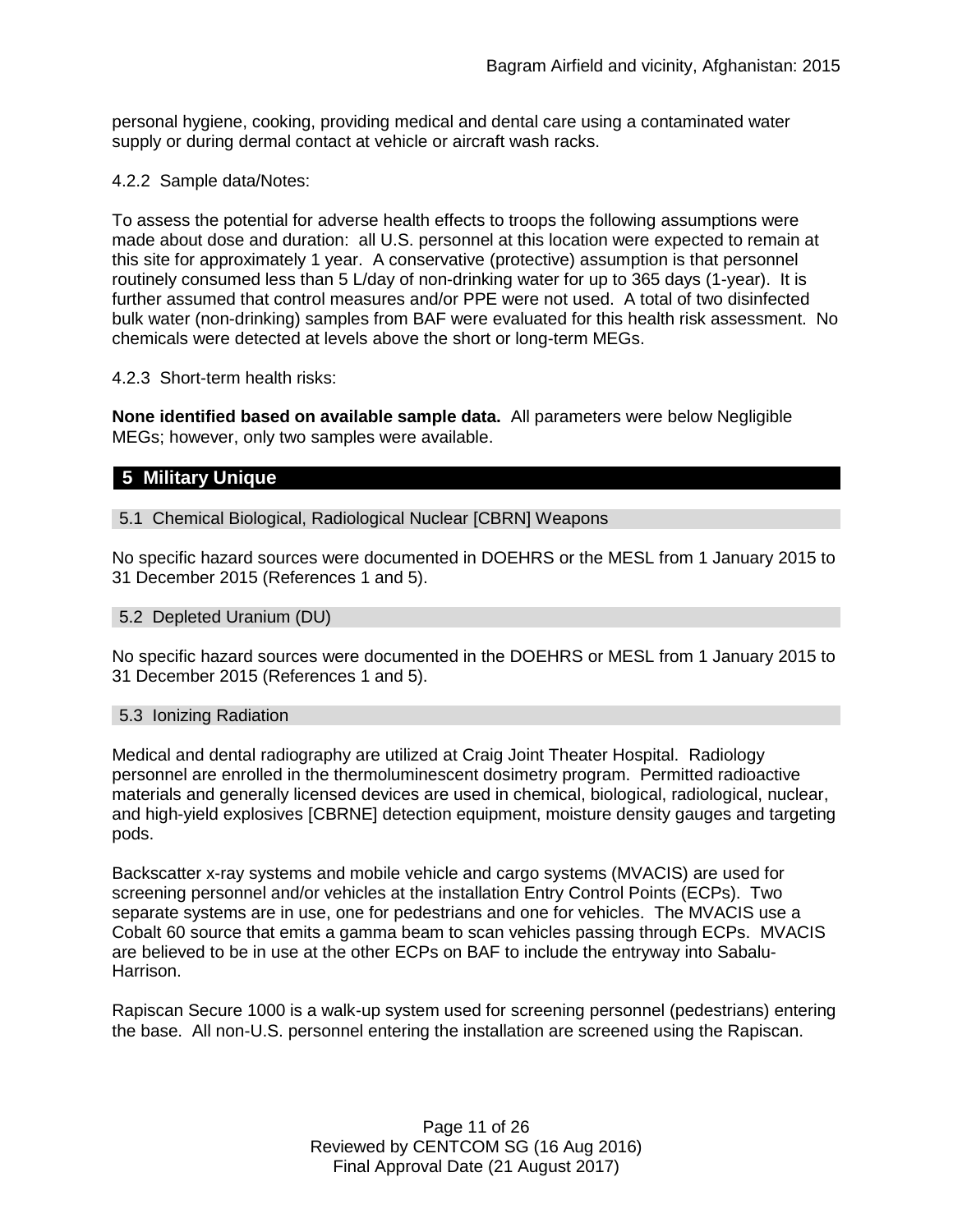### 5.3.1 Short-term health risks:

### **None identified based on the available data.**

#### 5.3.2 Long-term health risks:

**Low:** As currently configured, radiation exposure is insignificant for Z-Backscatter van operators as well as the Rapiscan operators at entry control points. Although no exposure limits were exceeded, the As Low As Reasonably Achievable principle applies. Long-term health risk is considered low. Confidence for risk assessments was low (Reference 4, Table 3-6).

#### 5.4 Non-Ionizing Radiation

In 2012, a BAF Occupational and Environmental Health and Safety Assessment (OEHSA) listed typical communication antennas being on site and are assumed to still be on site. These communication antennas are radio frequency radiating (RFR) sources, which only emit RFR when transmitting. Ground-based radio frequency emitters have administrative processes in place to reduce the potential for exposures and ensure personnel are not within the uncontrolled environment hazard distance. No other specific hazard sources were documented in the DOEHRS or MESL from 1 January 2015 to 31 December 2015.

## **6 Endemic Diseases**

This document lists the endemic diseases reported in the region, its specific health risks and severity and general health information about the diseases. CENTCOM Modification (MOD) 12 (Reference 6) lists deployment requirements, to include immunizations and chemoprophylaxis, in effect during the timeframe of this POEMS.

#### 6.1 Foodborne and Waterborne Diseases

Foodborne and waterborne diseases in the area are transmitted through the consumption of local food and water. Local unapproved food and water sources (including ice) are heavily contaminated with pathogenic bacteria, parasites, and viruses to which most U.S. Service members have little or no natural immunity. Effective host nation disease surveillance is limited within the country. Only a small fraction of diseases are identified or reported in host nation personnel. Diarrheal diseases are expected to temporarily incapacitate a very high percentage of U.S. personnel within days if local food, water, or ice is consumed. Hepatitis A and typhoid fever infections typically cause prolonged illness in a smaller percentage of unvaccinated personnel. Vaccinations are required for DOD personnel and contractors. In addition, although not specifically assessed in this document, significant outbreaks of viral gastroenteritis (e.g., norovirus) and food poisoning (e.g., *Bacillus cereus*, *Clostridium perfringens*, *Staphylococcus*) may occur. Key disease risks are summarized below:

Mitigation strategies were in place and included consuming food and water from approved sources, vaccinations (when available), frequent hand washing, and general sanitation practices.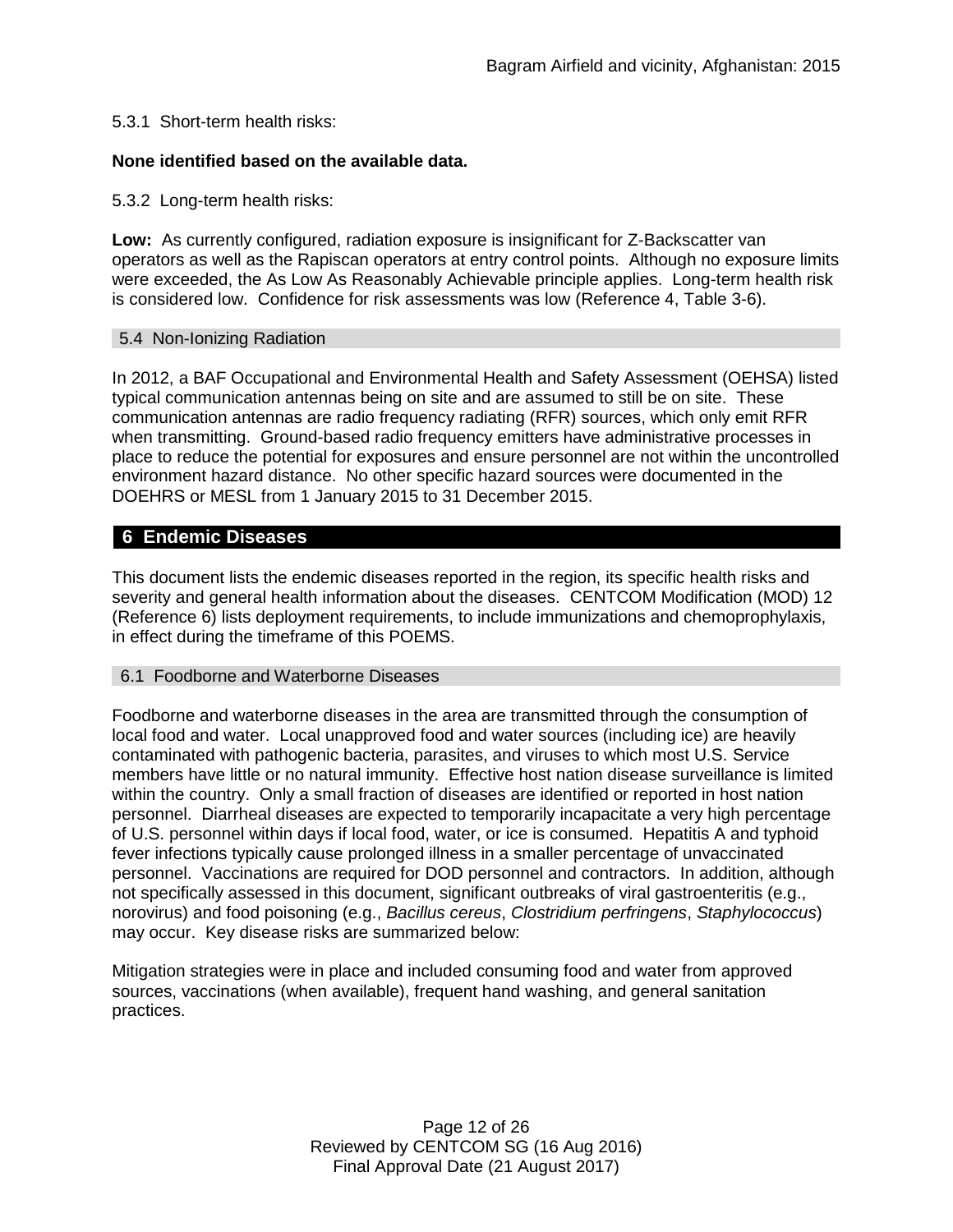## 6.1.1 Diarrheal diseases (bacteriological):

**High, mitigated to Low**: Diarrheal diseases are expected to temporarily incapacitate a very high percentage of personnel (potentially over 50% per month) within days if local food, water, or ice is consumed. Field conditions (including lack of hand washing and primitive sanitation) may facilitate person-to-person spread and epidemics. Typically, mild disease treated in outpatient setting; recovery and return to duty in less than 72 hours with appropriate therapy. A small proportion of infections may require greater than 72-hours limited du, or hospitalization.

6.1.2 Hepatitis A, typhoid/paratyphoid fever, and diarrhea-protozoal:

**High, mitigated to Low**: Unmitigated health risk to U.S. personnel is High year round for hepatitis A and typhoid/paratyphoid fever, and Moderate for diarrhea-protozoal. Mitigation was in place to reduce the risks to Low. Hepatitis A, typhoid/paratyphoid fever, and diarrheaprotozoal disease may cause prolonged illness in a small percentage of personnel (less than 1% per month). Although much rarer, other potential diseases in this area that are also considered a Moderate risk include hepatitis E, diarrhea-cholera, and brucellosis.

## 6.1.3 Polio:

**Low**: Potential health risk to U.S. personnel is Low. Despite a concerted global eradication campaign, poliovirus continues to affect children and adults in Afghanistan, Pakistan, and some African countries. Polio is a highly infectious disease that invades the nervous system. The virus is transmitted by person-to-person, typically by hands, food or water contaminated with fecal matter or through direct contact with the infected person's saliva. An infected person may spread the virus to others immediately before and about 1 to 2 weeks after symptoms appear. The virus can live in an infected person's feces for many weeks. About 90% of people infected have no symptoms, and about 1% have a very severe illness leading to muscle weakness, difficulty breathing, paralysis, and sometimes death. People who do not have symptoms can still pass the virus to others and make them sick.

6.1.4 Short-term Health Risks:

**Low**: The overall unmitigated short-term risk associated with foodborne and waterborne diseases are considered High (bacterial diarrhea, hepatitis A, typhoid/paratyphoid fever) to Moderate (diarrhea-cholera, diarrhea-protozoal, brucellosis, hepatitis E) to Low (polio) if local food or water is consumed. Preventive Medicine measures reduced the risk to Low. Confidence in the health risk estimate is high.

6.1.5 Long-term Health Risks:

## **None identified based on available data.**

## 6.2 Arthropod Vector-Borne Diseases

During the warmer months, the climate and ecological habitat support populations of arthropod vectors, including mosquitoes, ticks, mites, and sandflies. Significant disease transmission is sustained countrywide, including urban areas. Malaria, the major vector-borne health risk in Afghanistan, is capable of debilitating a high percentage of personnel for up to a week or more. Mitigation strategies were in place and included proper wear of treated uniforms, application of repellent to exposed skin, and use of bed nets and chemoprophylaxis (when applicable).

> Page 13 of 26 Reviewed by CENTCOM SG (16 Aug 2016) Final Approval Date (21 August 2017)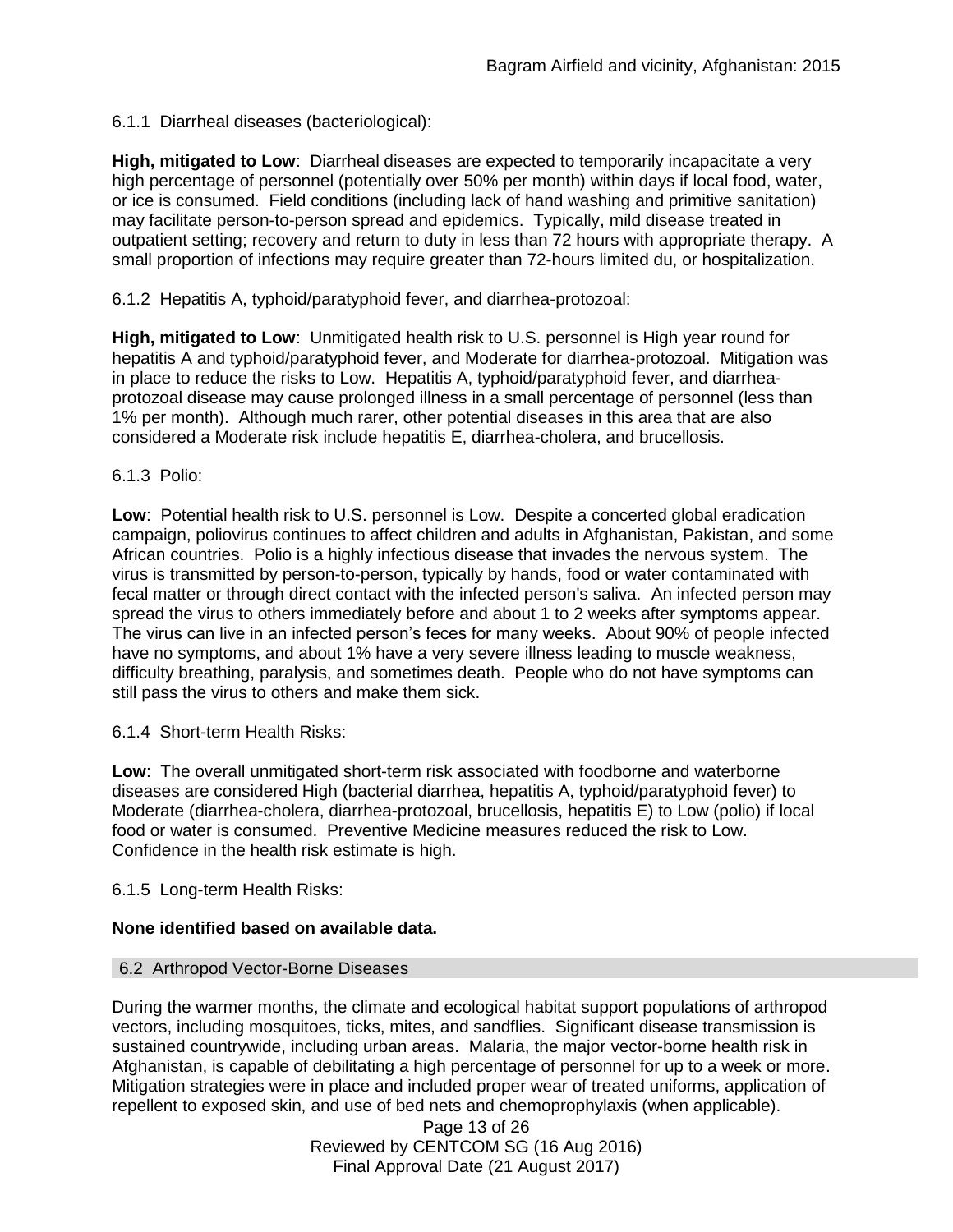Additional methods included the use of pesticides, reduction of pest/breeding habitats, and engineering controls.

### 6.2.1 Malaria:

**High, mitigated to Low:** Potential unmitigated risk to U.S. personnel is High during warmer months (typically April through November) but reduced to low with mitigation measures. Malaria incidents are often associated with the presence of agriculture activity, including irrigation systems and standing water, which provide breeding habitats for vectors. A small number of cases may occur among personnel exposed to mosquito (*Anopheles spp*.) bites. Malaria incidents may cause debilitating febrile illness typically requiring 1 to 7 days of inpatient care, followed by return to duty. Severe cases may require intensive care or prolonged convalescence.

### 6.2.2 Leishmaniasis:

**Moderate, mitigated to Low**: The disease risk is Moderate during the warmer months when sandflies are most prevalent but reduced to low with mitigation measures. Leishmaniasis is transmitted by sand flies. There are two forms of the disease: cutaneous (acute form) and visceral (a more latent form of the disease). The leishmaniasis parasites may survive for years in infected individuals and this infection may go unrecognized by physicians in the United States when infections become symptomatic years later. Cutaneous infection is unlikely to be debilitating; though, lesions may be disfiguring. Visceral leishmaniasis disease can cause severe febrile illness that typically requires hospitalization with convalescence over 7 days.

6.2.3 Crimean-Congo hemorrhagic fever:

**Moderate, mitigated to Low**: Unmitigated risk is moderate but reduced to low with mitigation measures. Crimean-Congo hemorrhagic fever occurs in rare cases (less than 0.1% per month attack rate in indigenous personnel) and is transmitted by tick bites or occupational contact with blood or secretions from infected animals. The disease typically requires intensive care with fatality rates from 5% to 50%.

## 6.2.4 Sandfly fever:

**Moderate, mitigated to Low**: Sandfly fever has a Moderate risk with potential disease rates from 1% to 10% per month under worst-case conditions. Mitigation measures reduced the risk to low. The disease is transmitted by sandflies and occurs more commonly in children though adults are still at risk. Sandfly fever disease typically resulted in debilitating febrile illness requiring 1 to 7 days of supportive care followed by return to duty.

6.2.5 Plague:

**Low:** Potential health risk to U.S. personnel is Low year round. Bubonic plague typically occurred as sporadic cases among people who encounter wild rodents and their fleas during work, hunting, or camping activities. Outbreaks of human plague are rare and typically occur in crowded urban settings associated with large increases in infected commensal rats (*Rattus rattus*) and their flea populations. Some untreated cases of bubonic plague may develop into secondary pneumonic plague. Respiratory transmission of pneumonic plague is rare but has the potential to cause significant outbreaks. Close contact is usually required for transmission. In situations where respiratory transmission of plague is suspected, weaponized agent must be

> Page 14 of 26 Reviewed by CENTCOM SG (16 Aug 2016) Final Approval Date (21 August 2017)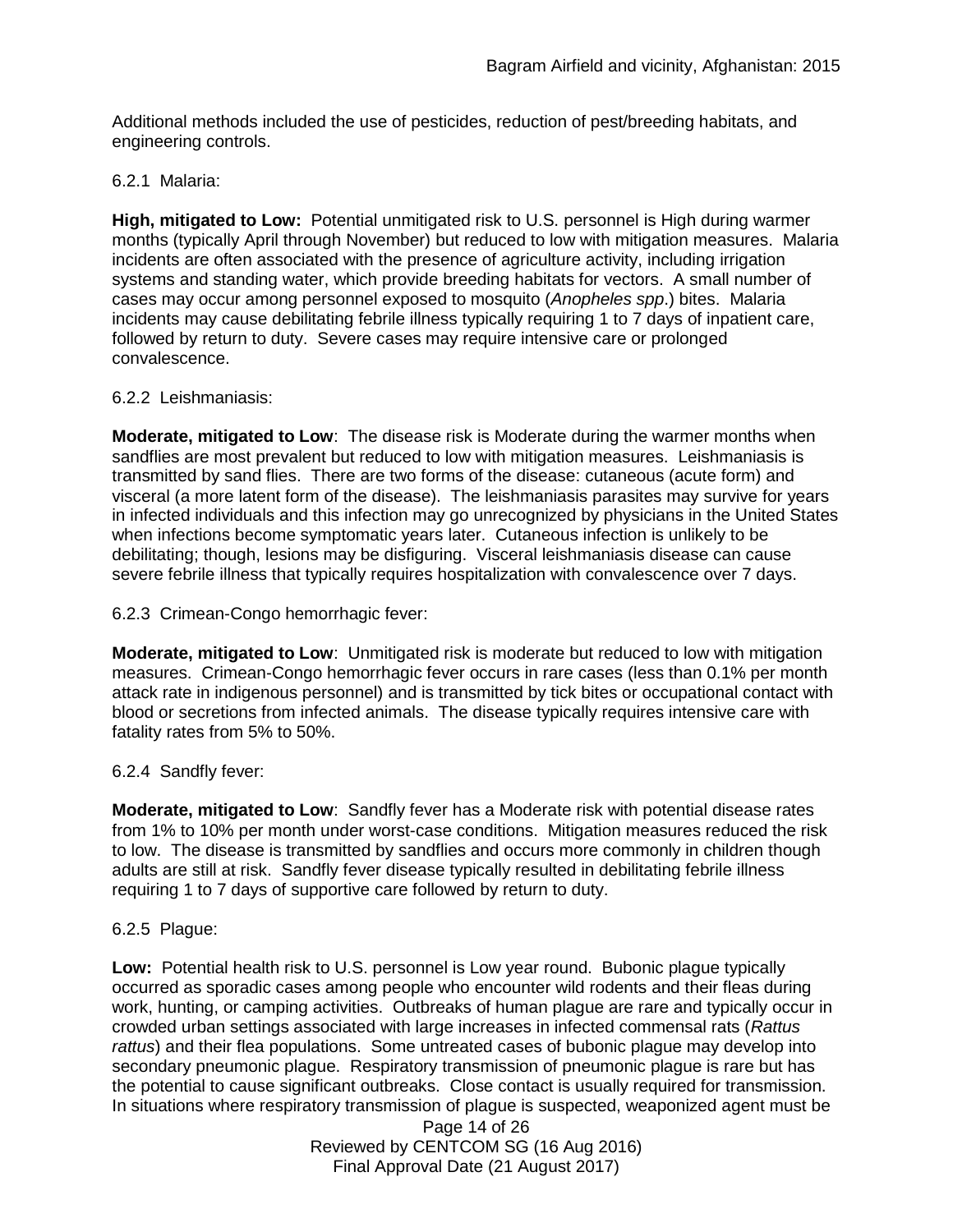considered. Extremely rare cases (less than 0.01% per month attack rate) could occur. Incidence could result in potentially severe illness, which may require more than 7 days of hospitalization and convalescence.

## 6.2.6 Typhus-miteborne (scrub typhus):

**Moderate, mitigated to Low:** Potential health risk to U.S. personnel is Moderate during warmer months (typically March through November) when vector activity is highest. Mitigation measures reduced the risk to low. Mite-borne typhus is a significant cause of febrile illness in local populations with rural exposures in areas where the disease is endemic. Large outbreaks have occurred when non-indigenous personnel such as military forces enter areas with established local transmission. The disease is transmitted by the larval stage of trombiculid mites (chiggers), which that are typically found in areas of grassy or scrubby vegetation, often in areas which that have undergone clearing and regrowth. Habitats may include sandy beaches, mountain deserts, cultivated rice fields, and rain forests. Although data are insufficient to assess potential disease rates, attack rates can be very high (over 50%) in groups of personnel exposed to heavily infected "mite islands" in focal areas. The disease can cause debilitating febrile illness typically requiring 1 to 7 days of inpatient care, followed by return to duty.

## 6.2.7 West Nile fever:

**Low**: West Nile fever is present. The disease is maintained by the bird population and transmitted to humans via mosquito vector. Typically, infections in young, healthy adults were asymptomatic although fever, headache, tiredness, body aches (occasionally with a skin rash on trunk of body), and swollen lymph glands can occur. This disease is associated with a low risk estimate.

## 6.2.8 Short-term health risks:

**Low:** The unmitigated health risk estimate is High for malaria (infection rate of less than 1% per month), Moderate for leishmaniasis-cutaneous (acute), Crimean-Congo hemorrhagic fever, sandfly fever, typhus-miteborne, and Low for the plague and West Nile fever. Health risk is reduced to low by proper wear of the uniform, application of repellent to exposed skin, and appropriate chemoprophylaxis. Confidence in health risk estimate was high.

## 6.2.9 Long-term health risks:

**Low:** The unmitigated risk is Moderate for leishmaniasis-visceral (chronic). Risk is reduced to Low by proper wear of the uniform and application of repellent to exposed skin. Confidence in the risk estimate is high.

#### 6.3 Water Contact Diseases

Operations or activities that involve extensive water contact may result in personnel being temporarily debilitated with leptospirosis in some locations. Leptospirosis health risk typically increases during flooding. In addition, although not specifically assessed in this document, bodies of surface water are likely to be contaminated with human and animal waste. Activities such as wading or swimming may result in exposures to enteric diseases such as diarrhea and hepatitis via incidental ingestion of water. Prolonged water contact also may lead to the development of a variety of potentially debilitating skin conditions such as bacterial or fungal dermatitis. Mitigation strategies were in place and included avoiding water contact and

> Page 15 of 26 Reviewed by CENTCOM SG (16 Aug 2016) Final Approval Date (21 August 2017)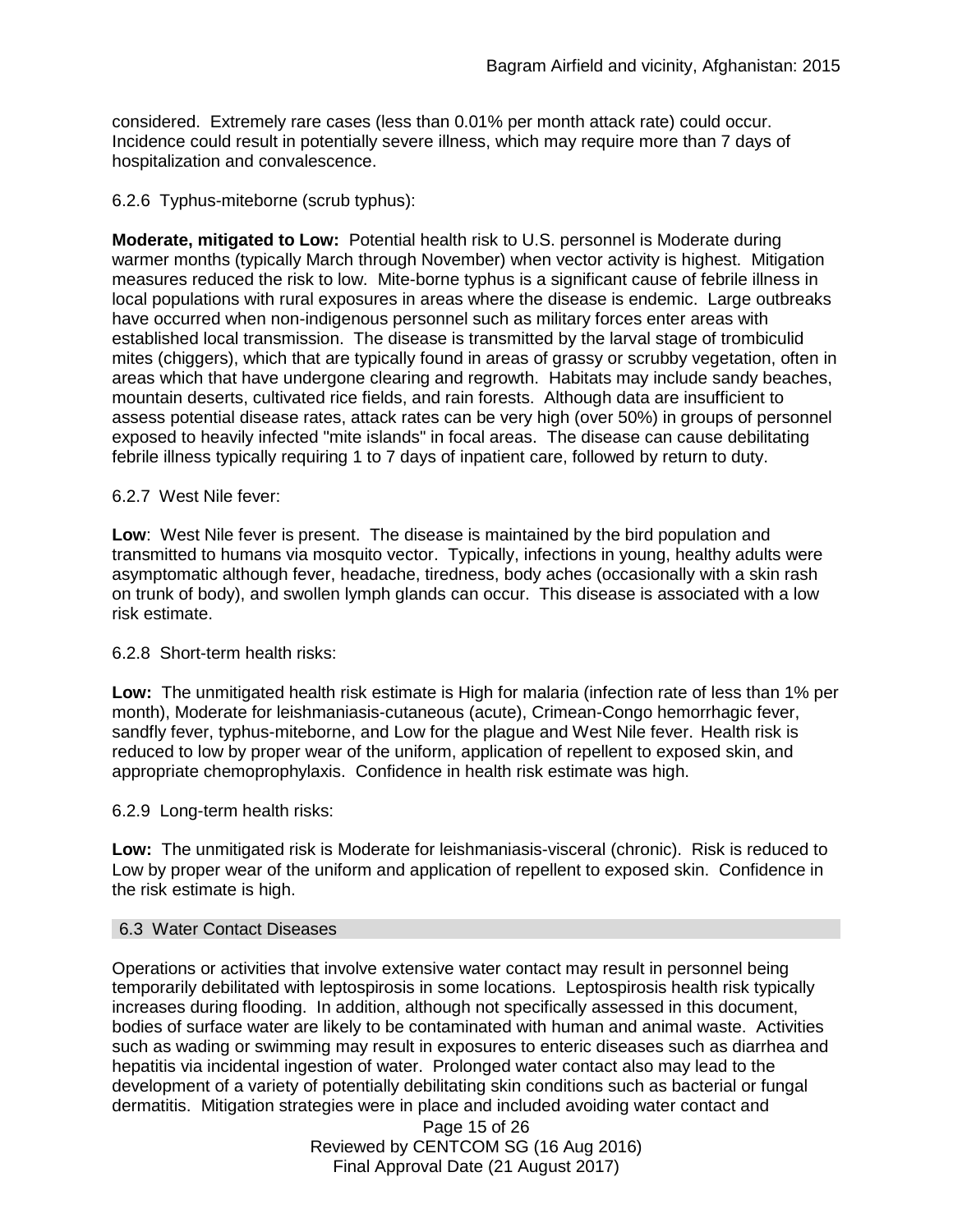recreational water activities, proper wear of uniform (especially footwear), and protective coverings for cuts/abraded skin.

## 6.3.1 Leptospirosis:

**Moderate, mitigated to Low**: Human infections occur seasonally (typically April through November) through exposure to water or soil contaminated by infected animals and is associated with wading, and swimming in contaminated, untreated open water. The occurrence of flooding after heavy rainfall facilitates the spread of the organism because as water saturates the environment, *Leptospira* present in the soil passes directly into surface waters. *Leptospira* can enter the body through cut or abraded skin, mucous membranes, and conjunctivae. Infection may also occur from ingestion of contaminated water. The acute, generalized illness associated with infection may mimic other tropical diseases (for example, dengue fever, malaria, and typhus), and common symptoms include fever, chills, myalgia, nausea, diarrhea, cough, and conjunctival suffusion. Manifestations of severe disease can include jaundice, renal failure, hemorrhage, pneumonitis, and hemodynamic collapse. Recreational activities involving extensive water contact may result in personnel being temporarily debilitated with leptospirosis. Incidence could result in debilitating febrile illness typically requiring 1 to 7 days of inpatient care, followed by return to duty; some cases may require prolonged convalescence. This disease is associated with a Moderate health risk estimate.

6.3.2 Short-term health risks:

**Low:** Unmitigated Health risk of leptospirosis is Moderate during warmer months. Mitigation measures reduce the risk to Low. Confidence in the health risk estimate is high.

6.3.3 Long-term health risks:

## **None identified based on available data.**

#### 6.4 Respiratory Diseases

Although not specifically assessed in this document, deployed U.S. forces may be exposed to a wide variety of common respiratory infections in the local population. These include influenza, pertussis, viral upper respiratory infections, viral and bacterial pneumonia, measles, and others. The U.S. military populations living in close-quarter conditions are at risk for substantial personto-person spread of respiratory pathogens. Influenza is of particular concern because of its ability to debilitate large numbers of unvaccinated personnel for several days. Mitigation strategies were in place and included routine medical screenings, vaccination, enforcing minimum space allocation in housing units, implementing head-to-toe sleeping in crowded housing units, implementation of proper PPE when necessary for healthcare providers and detention facility personnel.

## 6.4.1 Tuberculosis (TB):

**Moderate, mitigated to Low:** Potential health risk to U.S. personnel is Moderate, mitigated to Low, year round. Transmission typically requires close and prolonged contact with an active case of pulmonary or laryngeal TB, although it also can occur with more incidental contact. Individuals with prolonged indoor exposure to the local population are at increased risk for latent TB infection. Additional mitigation included active case isolation in negative pressure rooms, where available.

> Page 16 of 26 Reviewed by CENTCOM SG (16 Aug 2016) Final Approval Date (21 August 2017)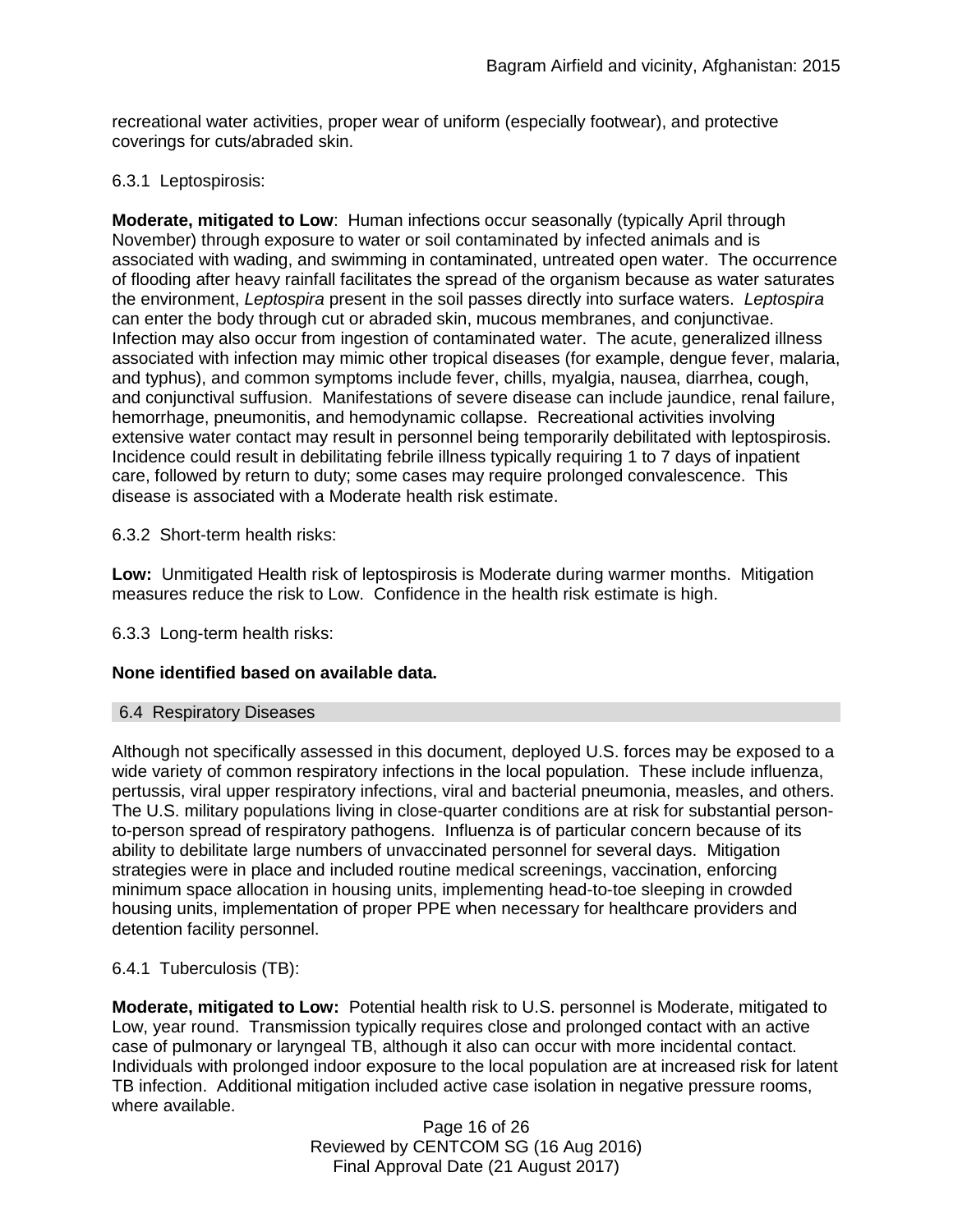### 6.4.2 Meningococcal meningitis:

**Low:** Meningococcal meningitis poses a Low risk and is transmitted from person to person through droplets of respiratory or throat secretions. Close and prolonged contact facilitates the spread of this disease. Meningococcal meningitis is potentially a very severe disease typically requiring intensive care; fatalities may occur in 5-15% of cases.

6.4.3 Short-term health risks:

**Low:** Moderate (TB) to Low (for meningococcal meningitis). Overall risk was reduced to Low with mitigation measures. Confidence in the health risk estimate is high.

6.4.4 Long-term health risks:

**None identified based on available data.** Tuberculosis is evaluated as part of the post deployment health assessment (PDHA). A TB skin test is required post-deployment if potentially exposed and is based upon individual service policies.

#### 6.5 Animal-Contact Diseases

6.5.1 Rabies:

**Moderate, mitigated to Low:** Rabies posed a year-round Moderate risk. Occurrence in local animals was well above U.S. levels due to the lack of organized control programs. Dogs are the primary reservoir of rabies in Afghanistan, and a frequent source of human exposure. Rabies is transmitted by exposure to the virus-laden saliva of an infected animal, typically through bites, but could occur from scratches contaminated with the saliva. A U.S. Army Soldier deployed to Afghanistan from May 2010 to May 2011 died of rabies in New York on 31 August 2011 (Reference 7). Laboratory results indicated the Soldier was infected from contact with a dog while deployed. Although the vast majority (>99%) of persons who develop rabies disease will do so within a year after a risk exposure, there have been rare reports of individuals presenting with rabies disease up to 6 years or more after their last known risk exposure. Mitigation strategies included command emphasis of CENTCOM GO 1B, reduction of animal habitats, active pest management programs, and timely treatment of feral animal scratches/bites.

6.5.2 Anthrax:

**Low:** Anthrax cases are rare in indigenous personnel and pose a Low risk to U.S. personnel. Anthrax is a naturally occurring infection; cutaneous anthrax is transmitted by direct contact with infected animals or carcasses, including hides. Eating undercooked infected meat may result in contracting gastrointestinal anthrax. Pulmonary anthrax is contracted through inhalation of spores and is extremely rare. Mitigation measures included consuming approved food sources, proper food preparation and cooking temperatures, avoidance of animals and farms, dust abatement when working in these areas, vaccinations, and proper PPE for personnel working with animals.

6.5.3 Q-Fever:

**Moderate, mitigated to Low:** Potential health risk to U.S. personnel is Moderate but mitigated to Low, year round. Rare cases are possible among personnel exposed to aerosols from infected animals, with clusters of cases possible in some situations. Significant outbreaks

Page 17 of 26 Reviewed by CENTCOM SG (16 Aug 2016) Final Approval Date (21 August 2017)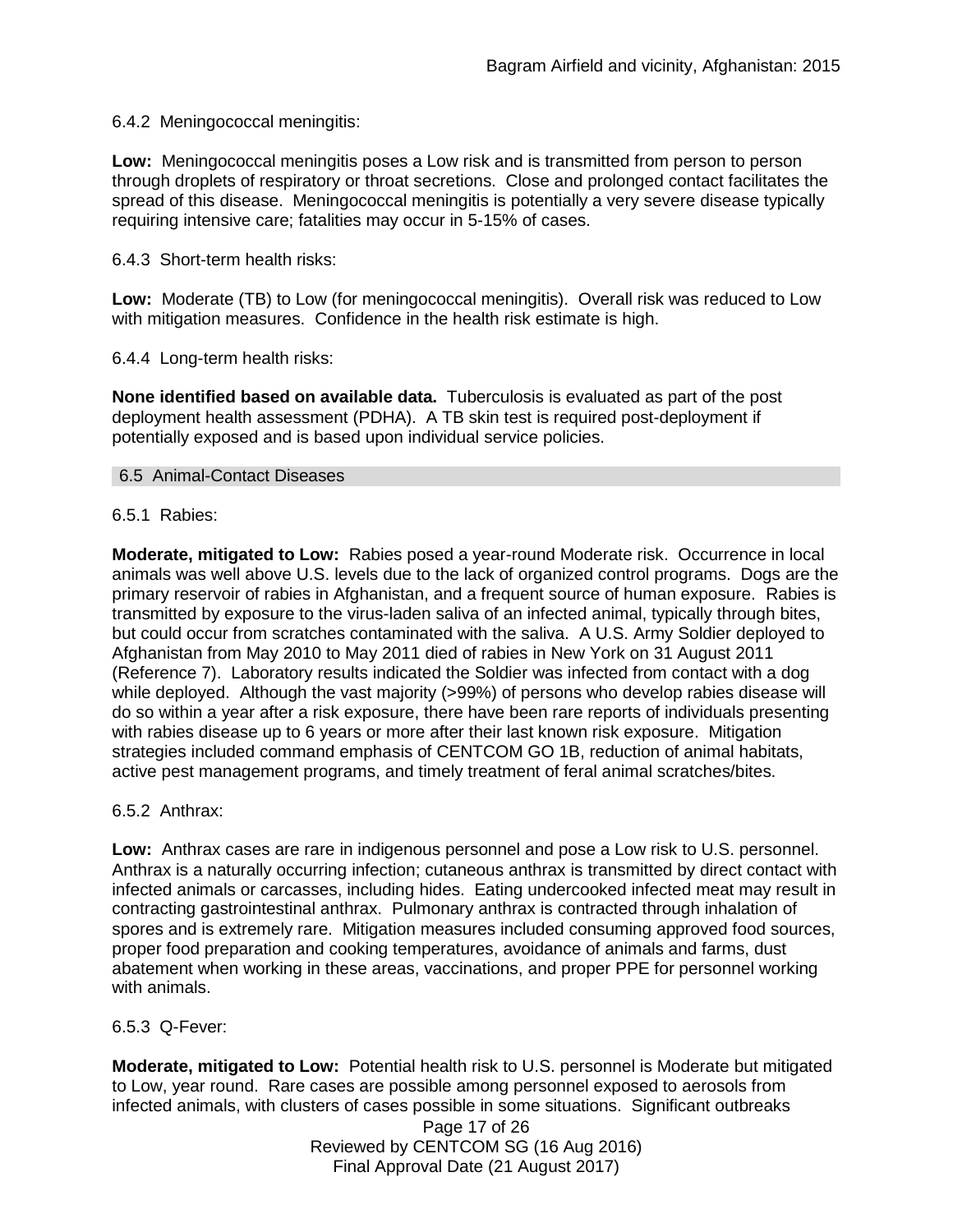(affecting 1-50%) can occur in personnel with heavy exposure to barnyards or other areas where animals are kept. Unpasteurized milk may also transmit infection. The primary route of exposure is respiratory, with an infectious dose as low as a single organism. Incidence could result in debilitating febrile illness, sometimes presenting as pneumonia, typically requiring 1 to 7 days of inpatient care followed by return to duty. Mitigation strategies in place as listed in paragraph 6.5.2 except for vaccinations.

## 6.5.4 Avian influenza:

**Low:** Potential health risk to United States personnel is Low. Although avian influenza (AI) is easily transmitted among birds, bird-to-human transmission is extremely inefficient. Human-tohuman transmission appears to be exceedingly rare, even with relatively close contact. Extremely rare cases (less than 0.01% per month attack rate) could occur. Incidence could result in very severe illness with fatality rate higher than 50% in symptomatic cases. Mitigation strategies included avoidance of birds/poultry and proper cooking temperatures for poultry products.

6.5.5 Short-term health risks:

**Low:** The short-term unmitigated risk is Moderate for rabies, and Q-fever, to Low for anthrax and avian influenza. Mitigation measures reduced the overall risk to Low.Confidence in risk estimate is high.

6.5.6 Long-term health risks:

**Low:** A Low long-term risk exists for rabies because, in rare cases, the incubation period for rabies can be several years.

## **7 Venomous Animal/Insect**

All information was taken directly from the Armed Forces Pest Management Board (Reference 8) and the Clinical Toxinology Resources Web site from the University of Adelaide, Australia (Reference 9). The species listed below have home ranges that overlap the location of BAF and vicinity and may present a health risk if personnel encounter them. See Section 9 for more information about pesticides and pest control measures.

7.1 Spiders

 *Latrodectus dahlia* (widow spider): Severe envenoming possible, potentially lethal. However, venom effects are mostly minor and even significant envenoming is unlikely to be lethal.

### 7.2 Scorpions

- *Androctonus afghanus* ,*Androctonus amoreuxi,* and *Androctonus baluchicus*: Severe envenoming possible, potentially lethal. Severe envenoming may produce direct or indirect cardio toxicity, with cardiac arrhythmias, cardiac failure. Hypovolemic hypotension possible in severe cases due to fluid loss through vomiting and sweating.
- *Afghanobuthus nuamanni*: Stings by these scorpions are likely to cause only shortlived local effects, such as pain, without systemic effects.

Page 18 of 26 Reviewed by CENTCOM SG (16 Aug 2016) Final Approval Date (21 August 2017)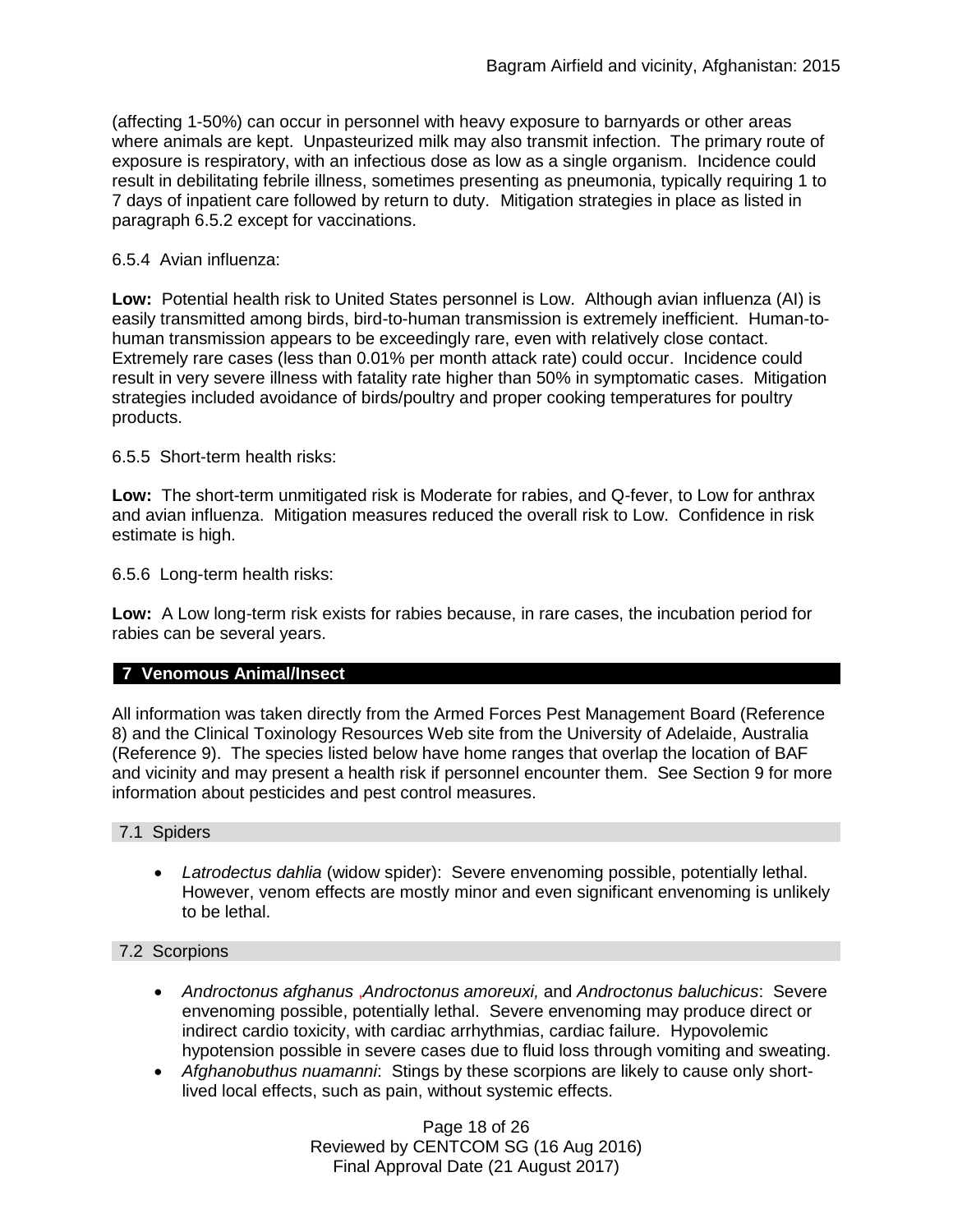- *Compsobuthus rugosulus, Compsobuthus tofti*: Severe envenoming possible, potential lethality and systemic effects unknown.
- *Mesobuthus caucasicus, Mesobuthus eupeus, Mesobuthus macmahoni*: Stings by these scorpions are likely to cause only short lived local effects, such as pain, without systemic effects.
- *Orthochirus afghanus, Orthochirus bicolor, Orthochirus. Jalalabadensis, Orthochirus pallidus, Orthochirus samrchelsis*, *Orthochirus scrobiculosus*: Severe envenoming possible, potential lethality and systemic effects unknown.
- *Hottentotta alticola*, and *Hottentotta saulcyi*: Moderate envenoming possible but unlikely to prove lethal. Stings by these scorpions are likely to cause only short-lived local effects, such as pain, without systemic effects.

### 7.3 Snakes

- *[Boiga](http://www.toxinology.com/fusebox.cfm?fuseaction=main.snakes.display&id=SN0722) [trigonata](http://www.toxinology.com/fusebox.cfm?fuseaction=main.snakes.display&id=SN0722)* (Common Cat Snake), and *Telescopus rhinopoma* (leopard viper): Unlikely to cause significant envenoming; bites by these rear fanged Colubrid snakes are rarely reported. They are likely to cause minimal to moderate local effects and no systemic effects.
- *Echis multisquamatus* (central Asian saw-scaled viper), *Echis sochureki* (Sochurek's saw-scaled viper), *Gloydius halys* (Haly's Pit Viper): Severe envenoming possible, potentially lethal. Bites may cause moderate to severe coagulopathy and haemorrhagins causing extensive bleeding.
- *Hemorrhis ravergieri* (mountain racer): Unlikely to cause significant envenoming. Bites require symptomatic treatment only.
- *Macrovipera lebetina turanica* (Levantine Viper): Severe envenoming possible, potentially lethal. Bites may cause mild to severe local effects, shock, and coagulopathy.
- *Naja oxiana* (Oxus cobra): Severe envenoming possible, potentially lethal. Bites can cause systemic effects, principally flaccid paralysis.

## 7.4 Short-term health risk

**Low:** If encountered, effects of venom vary with species from mild localized swelling (e.g., widow spider) to potentially lethal effects (e.g., Haly's Pit Viper). See effects of venom above. Mitigation strategies included avoiding contact, proper wear of uniform (especially footwear), and timely medical treatment. Confidence in the health risk estimate is low (Reference 4, Table 3-6).

#### 7.5 Long-term health risk

## **None identified.**

## **8 Heat/Cold Stress**

The BAF is located at 1,500 m above sea level. Precipitation is concentrated in the winter (snow) and spring months. Summers are long and hot (temperatures range from 85 to 95 degrees Fahrenheit (°F)) but have very low humidity. Fall (October and November) is warm and dry. Winters are cold but short, lasting from December to March (temperature range: 34 - 53 °F). Spring in Bagram starts in late March and is the wettest time of the year.

> Page 19 of 26 Reviewed by CENTCOM SG (16 Aug 2016) Final Approval Date (21 August 2017)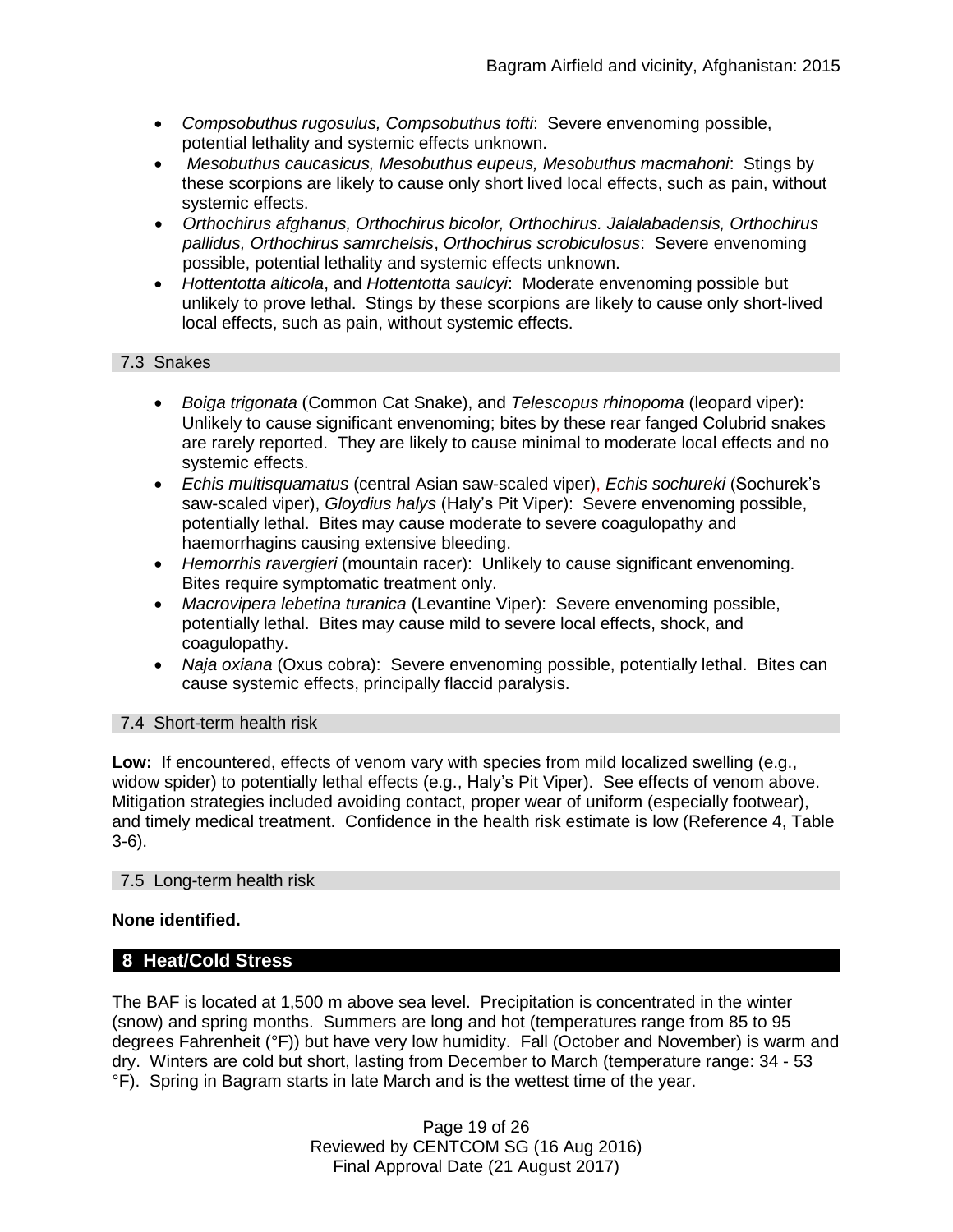#### 8.1 Heat

Summer (June - September) average monthly temperatures range from 85 °F to 95 °F with an average temperature of 90 °F based on historical climatological data from the U.S. Air Force Combat Climatology Center, 14<sup>th</sup> Weather Squadron. The health risk of heat stress/injury based on monthly average temperatures alone is Low (< 78 °F) from September to May and High (82- 87.9°F) from June to August. However, work intensity and clothing/equipment worn pose greater health risk of heat stress/injury than environmental factors alone (Reference 10). Managing risk of hot weather operations included monitoring work/rest periods, proper hydration, and taking individual risk factors (e.g., acclimation, weight, and physical conditioning) into consideration. Risk of heat stress/injury was reduced with preventive measures.

## 8.1.1 Short-term health risk:

**Low to High, mitigated to Low:** Risk of heat injury in unacclimatized or susceptible populations (older, previous history of heat injury, poor physical condition, underlying medical/health conditions), and those under operational constraints (equipment, PPE, vehicles) is High from June to August and Low from September to May. The risk of heat injury is reducible to Low through preventive measures such as work/rest cycles, proper hydration and nutrition, and monitoring WBGT. Confidence in the health risk estimate is low (Reference 4, Table 3-6).

## 8.1.2 Long-term health risk:

**Low:** The long-term risk is Low. However, the risk may be greater for certain susceptible persons–those older (i.e., greater than 45 years), in lesser physical shape, or with underlying medical/health conditions. Long-term health implications from heat injuries are rare but may occur, especially from more serious injuries such as heat stroke. It is possible that high heat in conjunction with various chemical exposures may increase long-term health risks, though specific scientific evidence is not conclusive. Confidence in these risk estimates is medium (Reference 4, Table 3-6).

#### 8.2 Cold

8.2.1 Short-term health risks:

Winter (December - March) mean daily minimum temperatures range from 34 °F to 53 °F with an average temperature of 41 °F based on historical climatological data from the U.S. Air Force Combat Climatology Center, 14<sup>th</sup> Weather Squadron. Because even on warm days a significant drop in temperature after sunset by as much as 40 °F can occur, there is a risk of cold stress/injury from December to March. The risk assessment for Non-Freezing Cold Injuries, such as chilblain, trench foot, and hypothermia, is Low, based on historical temperature and precipitation data. Frostbite is unlikely to occur because temperatures rarely drop below freezing. However, personnel may encounter significantly lower temperatures during field operations at higher altitudes. As with heat stress/injuries, cold stress/injuries are largely dependent on operational and individual factors instead of environmental factors alone (Reference 10).

**Low:** The health risk of cold injury is Low. Confidence in the health risk estimate is medium.

Page 20 of 26 Reviewed by CENTCOM SG (16 Aug 2016) Final Approval Date (21 August 2017)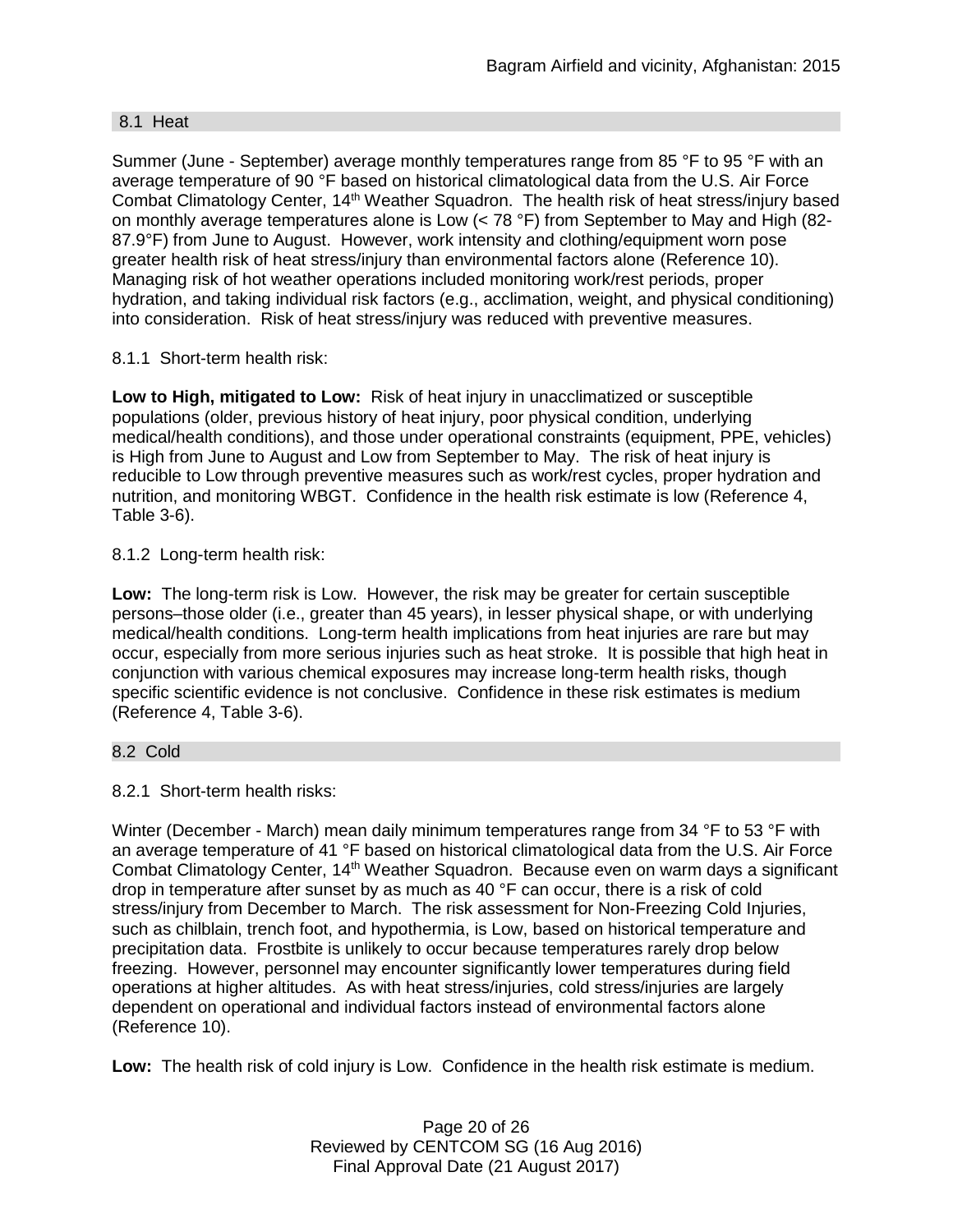## 8.2.2 Long-term health risk:

**Low:** The health risk of cold injury is Low. Confidence in the health risk estimate is high.

## **9 Noise**

### 9.1 Continuous

Aircraft operations have the potential to cause significant noise hazard to flightline support personnel. Especially during intermediate and full power runs of fixed wing aircraft (e.g., F-15 and F-16 engine tests). Because of the potential noise hazard inherent in flightline operations, personnel are required to wear dual hearing protection when working on the flightline and are enrolled in the Hearing Conservation Program. Personal noise dosimetry was performed on 3 November 2010 to measure ground technician exposure during engine run-ups. Most sustained engine run events were identified below 110 A weighted decibels (dBA), which do not present a significant hazard when double hearing protection is worn. For example, the effective noise reduction rate of 22 dBA, when double hearing protection is worn, will reduce 110 dBA to 88 dBA, which has a 4-hour exposure limit per day). Extreme noise events during engine runs (intermediate and full-power runs) produced sustained dBA of 123.6 (14 minute exposure) and 135.1 dBA (32-minute exposure) and may have exceeded the dosimeter upper measurement limit of 140 dBA. Existing control (double hearing protection) is inadequate to fully protect personnel against noise hazard during these extreme events (Reference 12). Personnel residing in close proximity to generators will routinely be exposed to noise levels as high as 82.0 dBA. Although this is below the 85 dB threshold requiring hearing protection, it still presents a concern for hearing conservation.

9.1.1 Short-term health risks:

**Low:** The short-term risk of noise injury with appropriate hearing protection use is Low, assuming 2010 conditions still applied. No specific continuous noise data was available for 2015. Few exposed personnel (if any) are expected to have noticeable health effects during mission. Confidence in the risk assessment is low (Reference 4, Table 3-6).

9.1.2 Long-term health risk:

**Low to moderate:** The long-term risk of noise injury with appropriate hearing protection use is Low with few exposed personnel (if any) expected to develop delayed onset, irreversible effects. If protective measures are not used, the risk is elevated to moderate and many exposed personnel are plausibly expected to develop delayed onset, irreversible effects. Confidence in risk assessment is low (Reference 4, Table 3-6).

#### 9.2 Impulse

No specific hazard sources were documented in the DOEHRS or MESL from 1 January 2015 to 31 December 2015.

9.2.1 Short-term and Long-term health risks:

## **Not evaluated**.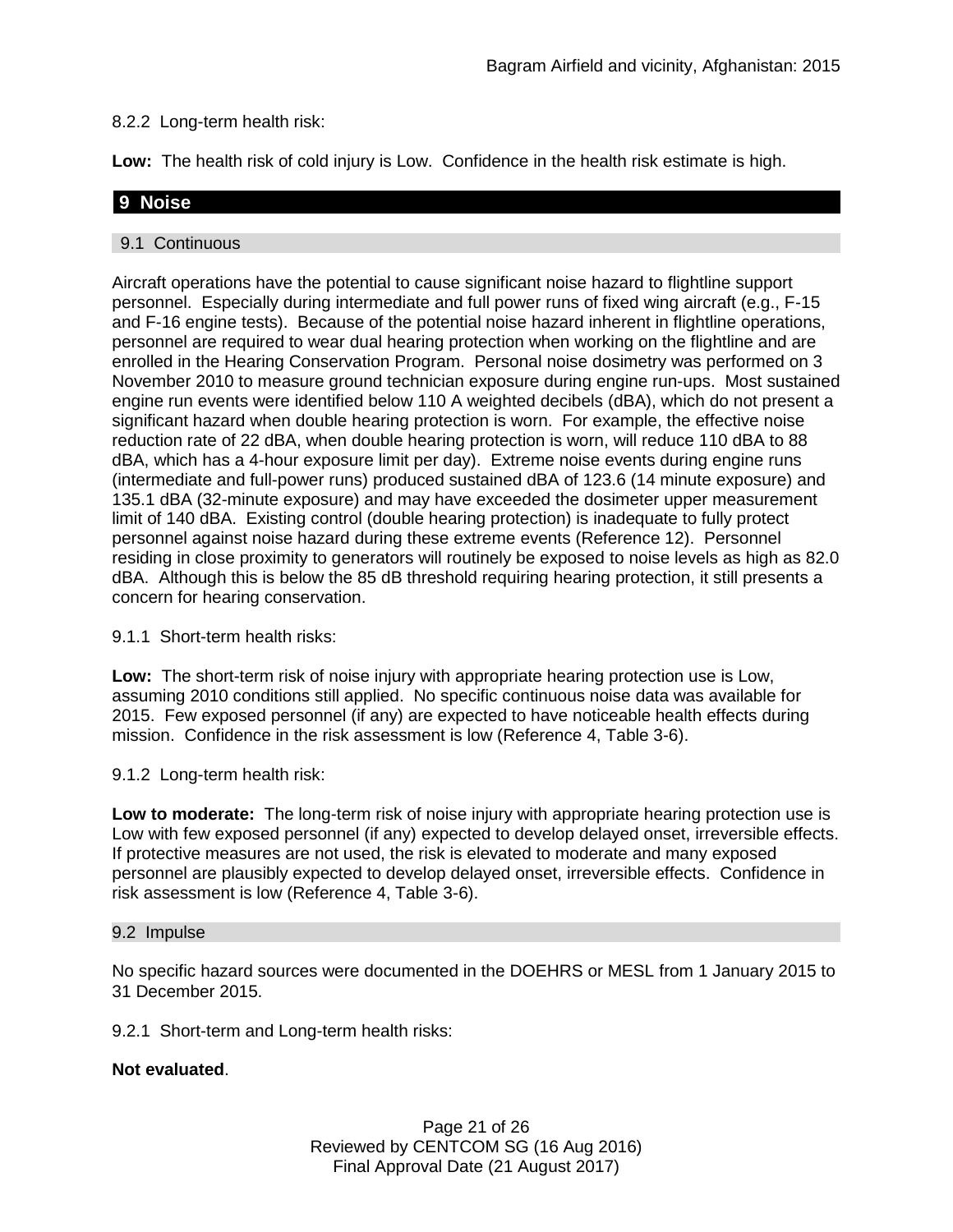## **10 Unique Incidents/Concerns**

#### 10.1 Potential environmental contamination sources

DOD personnel are exposed to various chemical, physical, ergonomic, and biological hazards in the course of performing their mission. These types of hazards depend on the mission of the unit and the operations and tasks, which the personnel are required to perform to complete their mission. The health risk associated with these hazards depends on a number of elements including what materials are used, how long the exposure last, what is done to the material, the environment where the task or operation is performed, and what controls are used. The hazards can include exposures to heavy metal particulates (e.g., lead, cadmium, manganese, chromium, and iron oxide), solvents, fuels, oils, and gases (e.g., carbon monoxide, carbon dioxide, oxides of nitrogen, and oxides of sulfur). Most of these exposures occur when performing maintenance task such as painting, grinding, welding, engine repair, or movement through contaminated areas. Exposures to these occupational hazards can occur through inhalation (air), skin contact, or ingestion; however, exposures through air are generally associated with the highest health risk.

#### 10.2 Waste Sites/Waste Disposal

Hazardous materials such as used oil, diesel fuel, JP-8, antifreeze, and filter oil are stored in 55 gallon drums at the Hazmat Yard. The storage containers for the Hazmat Yard have secondary containment. The water that is collected in the petroleum, oil, and lubricants (POL) storage secondary containment is disposed as hazardous waste unless the fuels and liquids can be separated from the water. BAF has a "regulated" waste disposal facility, which mostly relies on chemical neutralization to treat hazardous types of chemical wastes [Note: Several kinds of hazardous waste streams comprise regulated waste]. This facility became fully operational around October 2013.

On 1 September 2012, the burn pit was closed and a new burn pit was opened adjacent to Camp Sabalu-Harrison. The burn pit was operated by a local Afghan contractor and closed in June 2013. There were also two 16-ton incinerators, totaling 32-tons/per day operated by contractors at the new burn pit site. Construction began on a military construction [MILCON] project for an additional 200-ton capacity. In 2012, BAF reportedly disposed of 60-70% of their solid waste by open burning, 25-30% by incineration, and 15-20% through recycling. These numbers were expected to be the same from 2012 forward as no new information was documented. Regulated medical waste was disposed of by two medical waste incinerators located on the installation.

#### 10.3 Fuel/petroleum products/industrial chemical spills

There are multiple fuel points on BAF; however, a comprehensive list of their locations, storage volumes, and fuel types was not available. In 2011, the North Fuel Point (NFP) stored diesel fuel in two types of storage containers. The NFP had two bunker tanks storing 4.2 million liters (L) and 18 bladders storing 800,000 L of diesel fuel. In 2012, a site visit by PM personnel was only documented for the retail fuel point. The retail fuel point had secondary containment, spill kits, eyewash, and shower stations and was stocked with PPE. The retail fuel point was comprised of three-20,000 gallon bladders with one bladder each for storing JP-8, gasoline or mogas, and diesel fuel. According to a report received by the PM detachment in 2012, total JP-8 fuel storage, gasoline/mogas, and diesel storage exceeded 15 million gallons, 303,000

> Page 22 of 26 Reviewed by CENTCOM SG (16 Aug 2016) Final Approval Date (21 August 2017)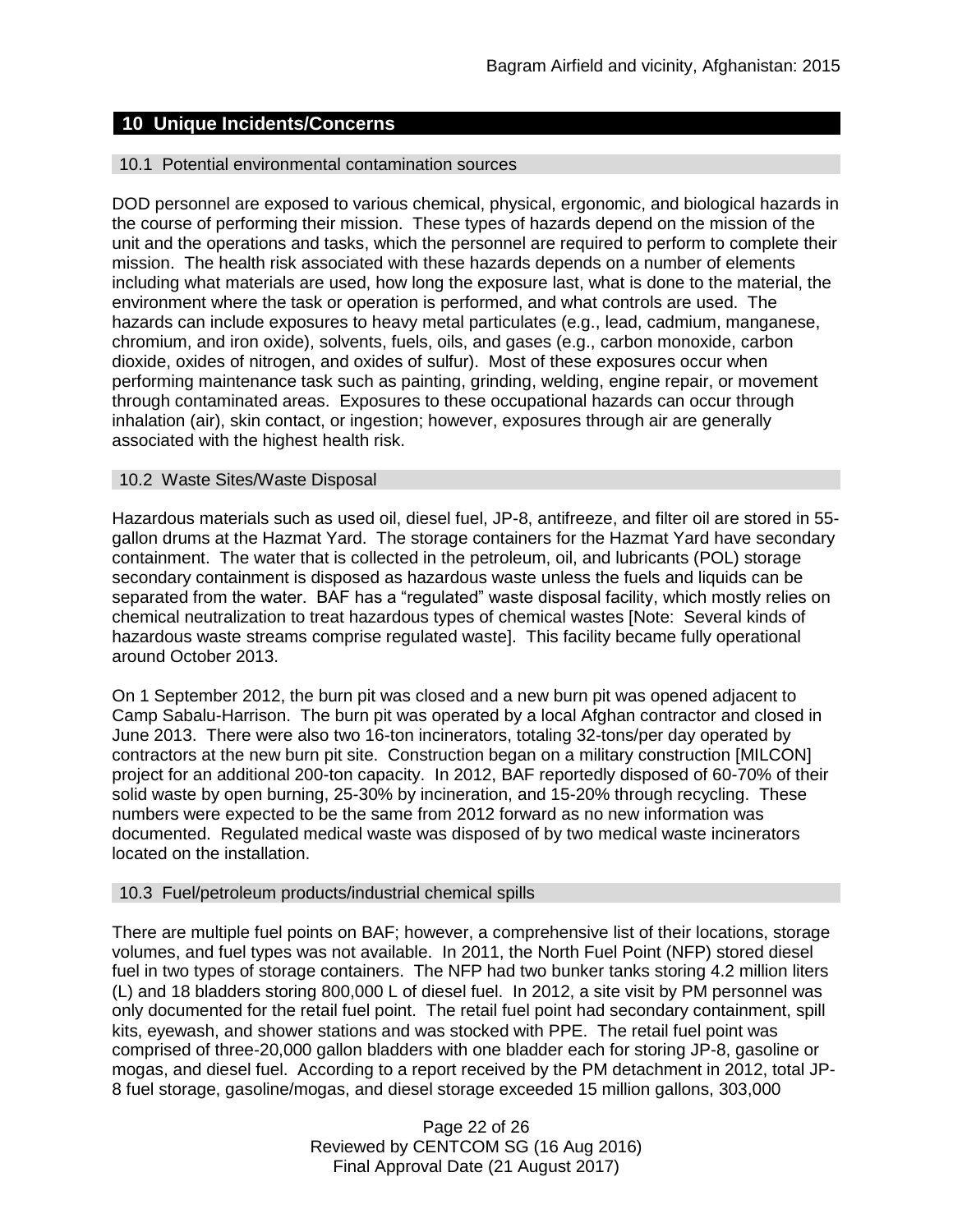gallons, and 474,000 gallons, respectively. There are underground fuel piping systems with concrete containment around them on BAF. In the past, leaks have been reported, but in-depth information is not known about these situations according to a 2014 OEHSA. The BAF does have a soil reclamation point where soil exposed to petroleum products is placed. No information specific to 2015 was available in the DOEHRS or MESL.

#### 10.4 Pesticides/Pest Control

The health risk of exposure to pesticide residues is considered within the framework of typical residential exposure scenarios, based on the types of equipment, techniques, and pesticide products that have been employed, such as enclosed bait stations for rodenticides, various handheld equipment for spot treatments of insecticides and herbicides, and a number of readyto-use methods such as aerosol cans and baits. The control of rodents required the majority of pest management inputs, with the acutely toxic rodenticides staged as solid formulation lethal baits placed in tamper-resistant bait stations indoors and outdoors throughout cantonment areas. Nuisance insects, including biting and stinging insects such as bees, wasps, and ants, also required significant pest management inputs. Use of pesticides targeting against these pests generally involved selection of compounds with low mammalian toxicity and short-term residual using pinpoint rather than broadcast application techniques. No specific hazard sources were documented in DOEHRS or MESL data portal. No pesticide application reports for BAF and vicinity for 2015 were in the MESL data portal.

## 10.4.1 Short-term and Long-term health risks

**Not evaluated-** No data available to analyze.

#### 10.5 Asbestos

There were 118 samples taken during an industrial hygiene field services building assessment at BAF conducted during 24 July-12 August 2011 (References 13-17). Seven samples at five different buildings came back positive for asbestos containing materials (ACMs). The ACM samples were found at Building 14895-Warehouse Psy Ops; Building 15804-Motel 6; Building 15805-Motel 8; Building 24002-JAC; and Building 25059. The majority of the ACM samples were found in attics, either as attic residue or as thermal system insulation on the attic piping, other ACM samples were found in boiler room insulation and a couple fire doors. The ACMS were found in locations not likely to be entered or disturbed by military personnel. Recommendations were made in the building assessment report to remove all ACM before beginning any renovation or demolition projects and to post warning notices at the entrances to rooms with ACMs and require individuals entering these areas to wear proper personal protective equipment. As of 25 April 2014, two of the four buildings have asbestos hazard warning signs posted. No further information on this issue was available in the DOEHRS or MESL.

## 10.6 Lead-Based Paint

A total of 406 paint chip samples were taken as part of an industrial hygiene field services building assessment for BAF conducted 24 July-12 August 2011 to test for lead-based paint (LBP). Fourteen samples from 11 different buildings contained concentration levels of lead above the regulatory level and were classified as LBP. The LBP was found in Building 23176; Building 23075; Building 2316; Building 25112; Building 13955; Building 13974; Building 13982;

> Page 23 of 26 Reviewed by CENTCOM SG (16 Aug 2016) Final Approval Date (21 August 2017)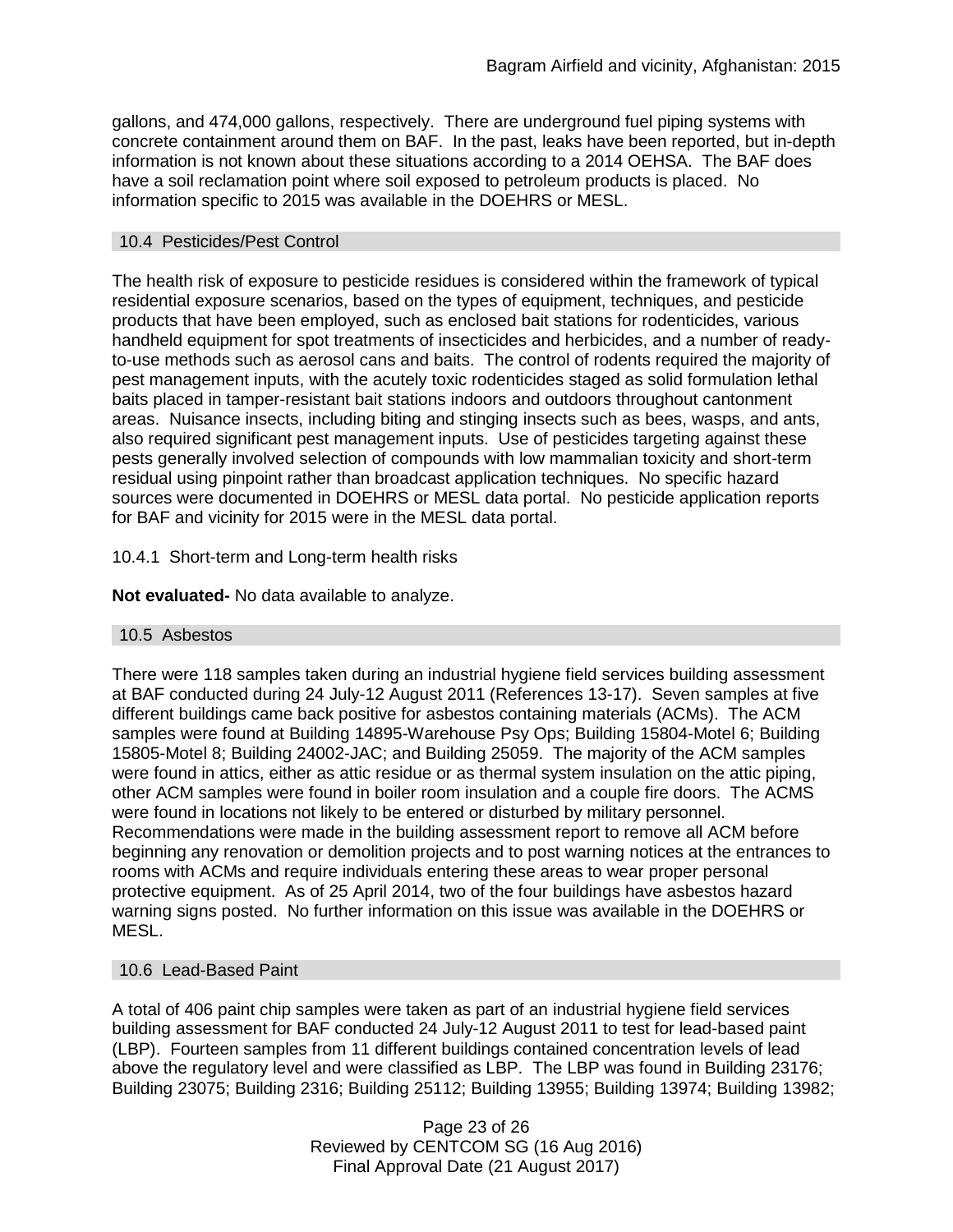Building 14843A–PX; Building 14895; Building 15906; and Building 23194. Recommendations were made to remove and manage the LBP according to the U.S. Housing and Urban Development Guidelines and ensure that proper protection is worn during any demolition/renovation activities. No further documentation of this LBP remediation was available in the MESL.

#### 10.7 Burn Pit

The burn pit at BAF was closed in June 2013. No samples near any other burn pits were reported. While not specific to BAF and vicinity, the consolidated epidemiological and environmental sampling and studies on burn pits that have been conducted as of the date of this publication have been unable to determine whether an association does or does not exist between exposures to emissions from the burn pits and long-term health effects (Reference 11). The Institute of Medicine committee's (Reference 11) review of the literature and the data suggests that service in Iraq or Afghanistan (i.e., a broader consideration of air pollution than exposure only to burn pit emissions) may be associated with long-term health effects, particularly in susceptible (e.g., those who have asthma) or highly exposed subpopulations, such as those who worked at the burn pit. Such health effects would be due mainly to high ambient concentrations of PM from both natural and anthropogenic sources, including military sources. If that broader exposure to air pollution turns out to be relevant, potentially related health effects of concern are respiratory and cardiovascular effects and cancer. Susceptibility to the PM health effects could be exacerbated by other exposures, such as stress, smoking, local climatic conditions, and co-exposures to other chemicals that affect the same biologic or chemical processes. Individually, the chemicals measured at burn pit sites in the study were generally below concentrations of health concern for general populations in the United States. However, the possibility of exposure to mixtures of the chemicals raises the potential for health outcomes associated with cumulative exposure to combinations of the constituents of burn pit emissions and emissions from other sources.

#### 10.8 Mold

Mold was an issue in improperly constructed B-Huts on BAF starting in 2013. There is a DOEHRS Incident Report filed for this event (Report ID: 200676). All residents were relocated by 1 February 2014 and remediation begun. No further information on this issue was available in the DOEHRS or MESL.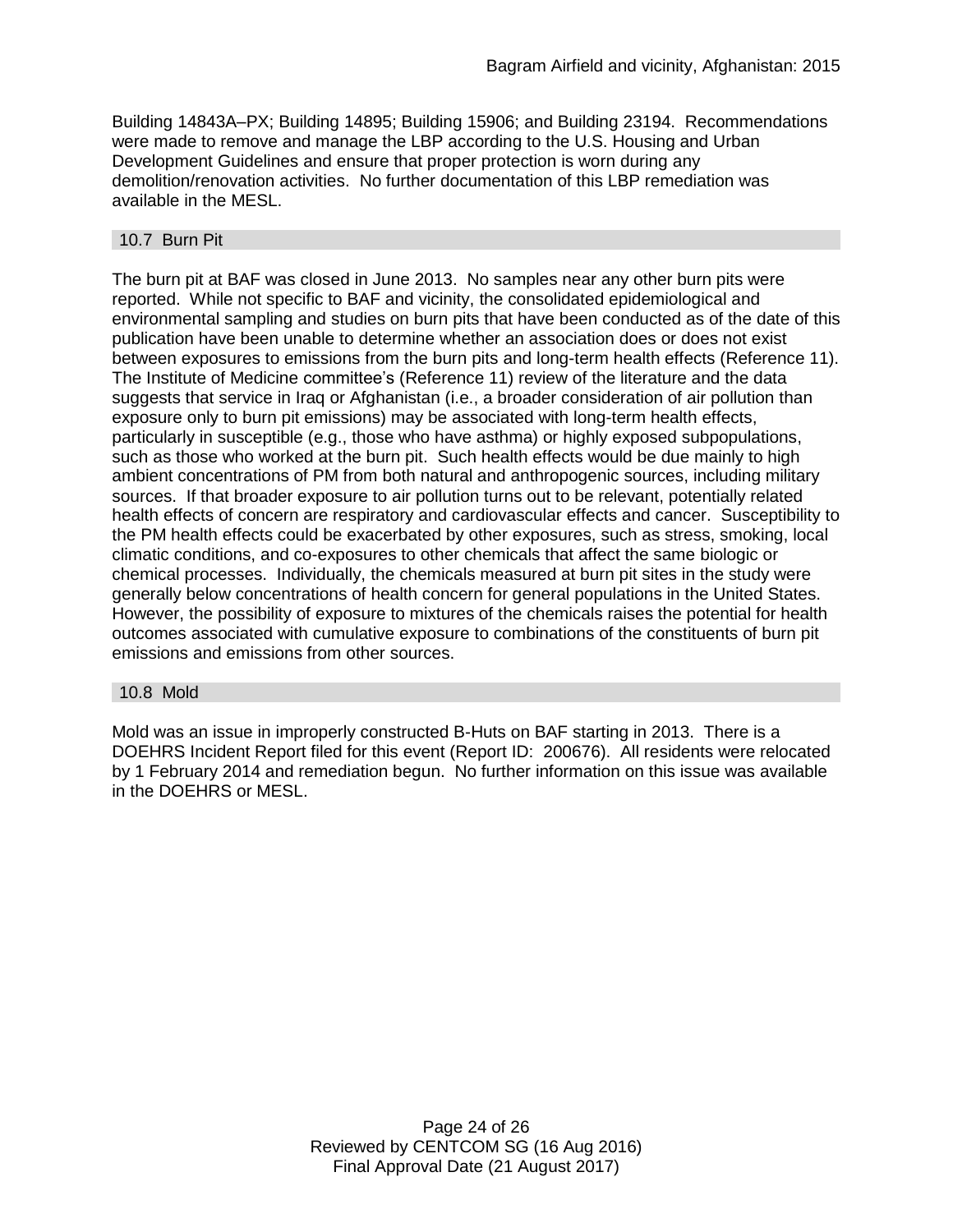## **11 References<sup>1</sup>**

 $\overline{a}$ 

- 1. Defense Occupational and Environmental Health Readiness System (referred to as the DOEHRS-EH database) at [https://doehrs-ih.csd.disa.mil/Doehrs/.](https://doehrs-ih.csd.disa.mil/Doehrs/) Department of Defense (DoD) Instruction 6490.03, *Deployment Health*, 2006.
- 2. DoDI 6055.05, Occupational and Environmental Health, 2008.
- 3. Joint Staff Memorandum (MCM) 0017-12, Procedures for Deployment Health Surveillance, 2012.
- 4. U.S. Army Public Health Command (USAPHC) TG 230, June 2013 Revision.
- 5. DoD MESL Data Portal: [https://aphc-mesl.amedd.army.mil/mesl/.](https://aphc-mesl.amedd.army.mil/mesl/) Some of the data and reports used may be classified or otherwise have some restricted distribution.
- 6. Modification 12 to United States Central Command Individual Protection and Individual Unit Deployment Policy, 02 December 2013.
- 7. CDC. 2012. Morbidity and Mortality Weekly Report. Imported Human Rabies in a U.S. Army Soldier, 4 May 2012, 61(17):302-305.
- 8. Armed Forces Pest Management Board: [https://www.acq.osd.mil/eie/afpmb/docs/lhd/venomous\\_animals\\_bycountry.pdf.](https://www.acq.osd.mil/eie/afpmb/docs/lhd/venomous_animals_bycountry.pdf) U.S. Army Garrison - Forest Glen, Silver Spring, MD.
- 9. Clinical Toxinology Resources: [http://www.toxinology.com/.](http://www.toxinology.com/) University of Adelaide, Australia.
- 10. Goldman RF. 2001. Introduction to heat-related problems in military operations. *In*: Textbook of military medicine: medical aspects of harsh environments Vol. 1, Pandolf KB, and Burr RE (Eds.), Office of the Surgeon General, Department of the Army, Washington DC.
- 11. Institute of Medicine. 2011*.* Long-term health consequences of exposure to burn pits in Iraq and Afghanistan*.* Washington, DC: The National Academies Press.

Page 25 of 26 Reviewed by CENTCOM SG (16 Aug 2016) Final Approval Date (21 August 2017)

 $1$  NOTE. The data are currently assessed using the 2013 TG230. The general method involves an initial review of the data, which eliminates all chemical substances not detected above 1-yr negligible MEGs. Those substances screened out are not considered acute or chronic health hazards so are not assessed further. For remaining substances, acute and chronic health effects are evaluated separately for air water (soil is only evaluated for longterm risk). This is performed by deriving separate short-term and long term population exposure level and estimates (referred to as population exposure point concentrations (PEPC)) that are compared to MEGs derived for similar exposure durations. If less than or equal to negligible MEG the risk is Low. If levels are higher than negligible then there is a chemical-specific toxicity and exposure evaluation by appropriate subject matter experts, which includes comparison to any available marginal, critical or catastrophic MEGs. For drinking water 15 L/day MEGs are used for the screening while site specific 5-15 L/day are used for more detailed assessment. For nondrinking water (such as that used for personal hygiene or cooking), the 'consumption rate' is limited to 2 L/day (similar to the EPA) which is derived by multiplying the 5 L/day MEG by a factor of 2.5. This value is used to conservatively assess non-drinking uses of water.